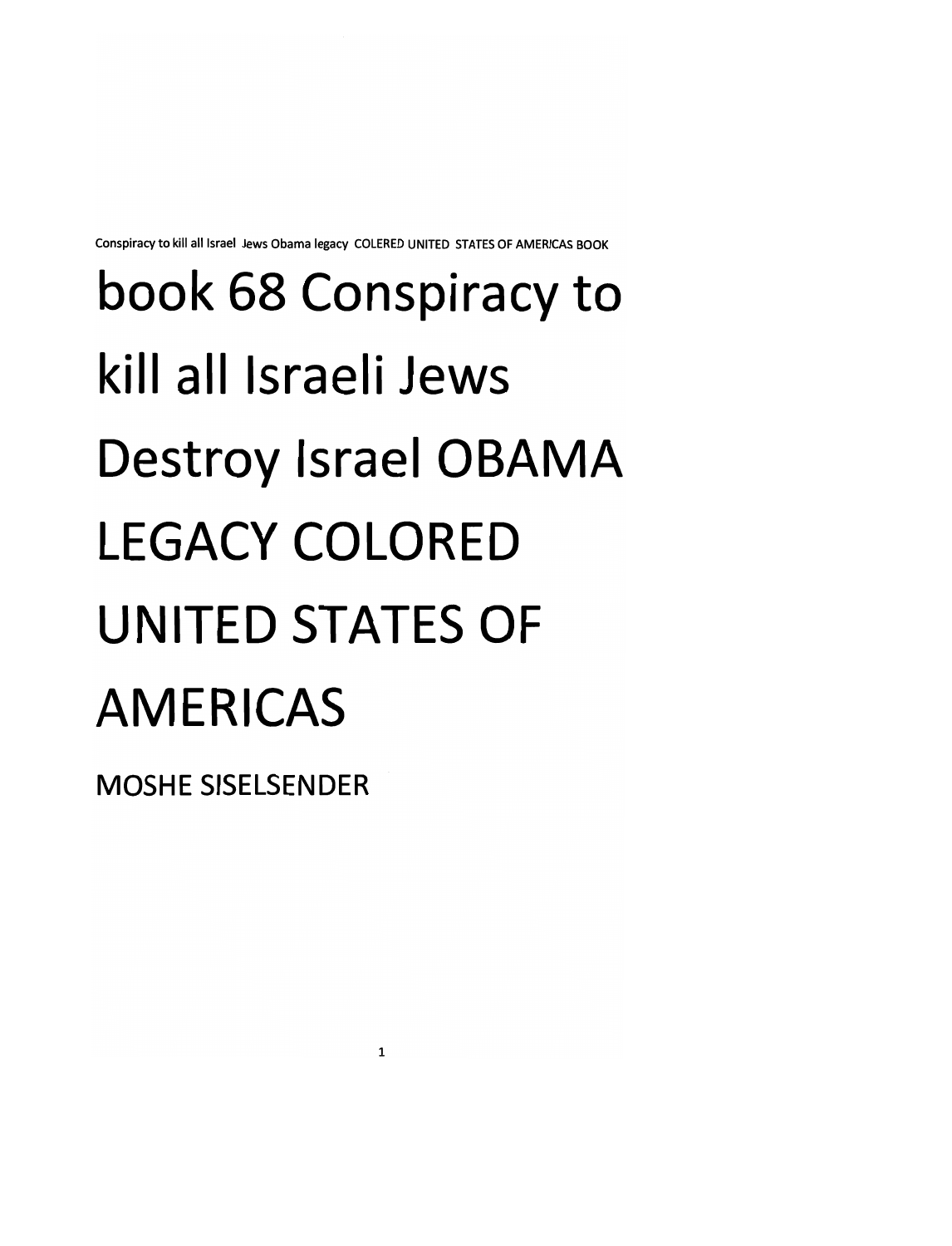BARAK OBAMA IS THE FIRST COLORED PRESIDENT OF THE USA.

IT WOULD BE FITING FOR HIM IN THE LAST 9 MONTHS OF HIS PRESIDENCY TO RIGHT THE WRONGS AND INJUSTICES INFLICTED ON ALL COLORED PEOPLE BY THE GREED LUST AND THEFT OF THE WHITE MAN FOR THE LAST 500 YEARS ON OUR CONTINENENTS OF NORTH AND SOUTH AMERICA.

WHY NOT USE PRESIDENTIAL EXECUTIVE POWER TO SET UP A CONFEDERATION OR WHAT EVER YOU WANT TO CALL IT OF ALL BLACK RED COLORED SKIN NEGROES AND INDIANS IN NORTH and SOUTH AMERICA ?

Such a move would quickly win the approval of the UNITED NATIIONS SECURITY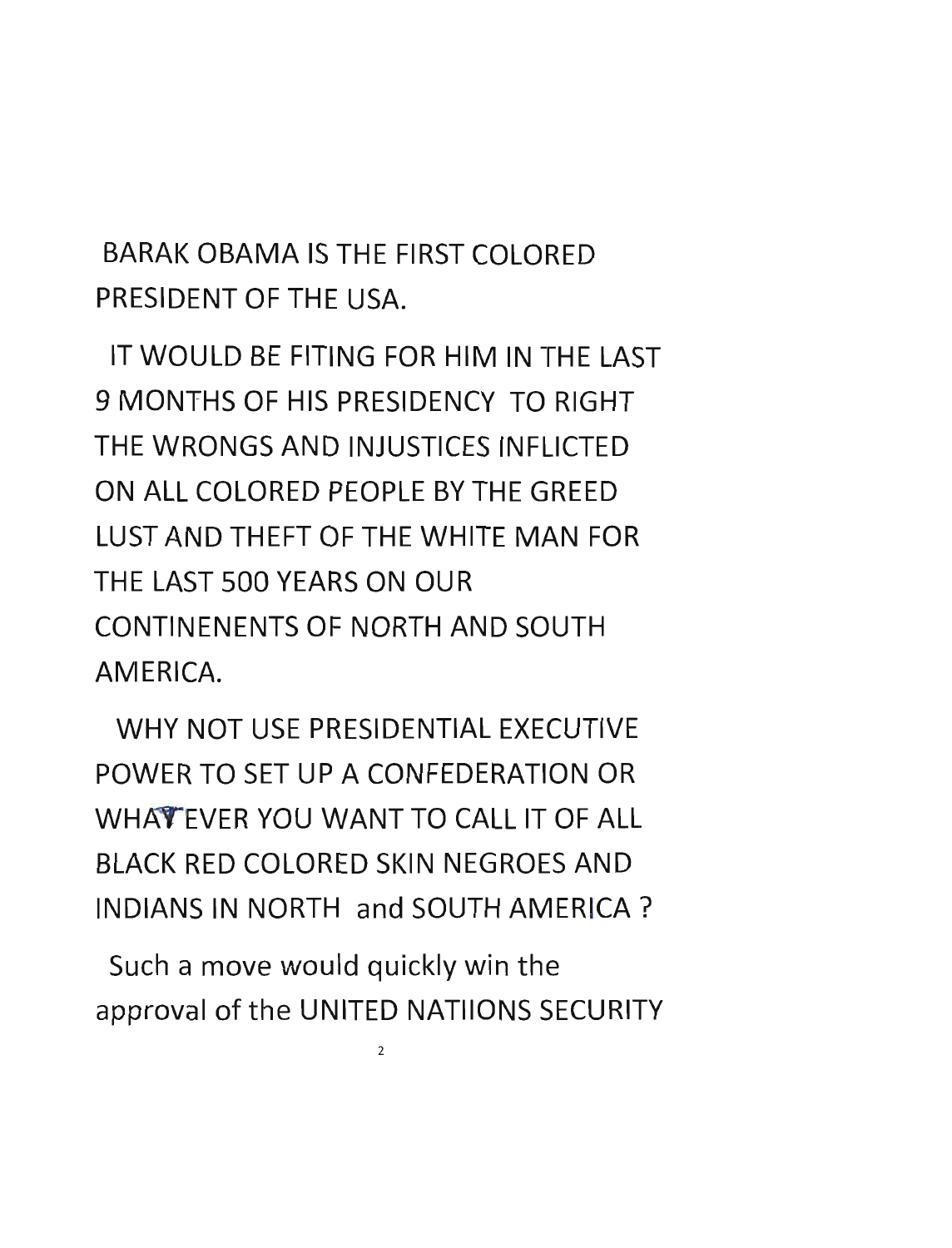*COUNCIL RUSSIA FRANCE GREAT BRITAIN THE ARAB BLOCK THE NON ALIGNED NATIONS OF AFRICA WOULD ALL SUPPORT SUCH A DECLARATION.*

*THEN HALF OF THE USA WOULD BE OCCUPIED TERRITORY JUST LIKE THE GOLAN YEHUDAL SHOMRON GAZA OLD CITY OF JERUSALEM ARE NOT PART OF ISRAEL; BUT OCCUPIED TERITORY.*

*BARRAK OBAMA IS HALF BLACK HALF WHITE . HE HAS A CHRISTIAN MOTHER AND A MUSLIM FATHER . HE SPENT HIS YOUNG YEARS IN INDONESIA WHEN HIS MOTHER REMARRIED AN INDONESIAN MUSLIM MAN.*

 $\overline{\mathbf{3}}$ 

and a series committee of the committee of the committee of the committee of the committee of

 $\sim$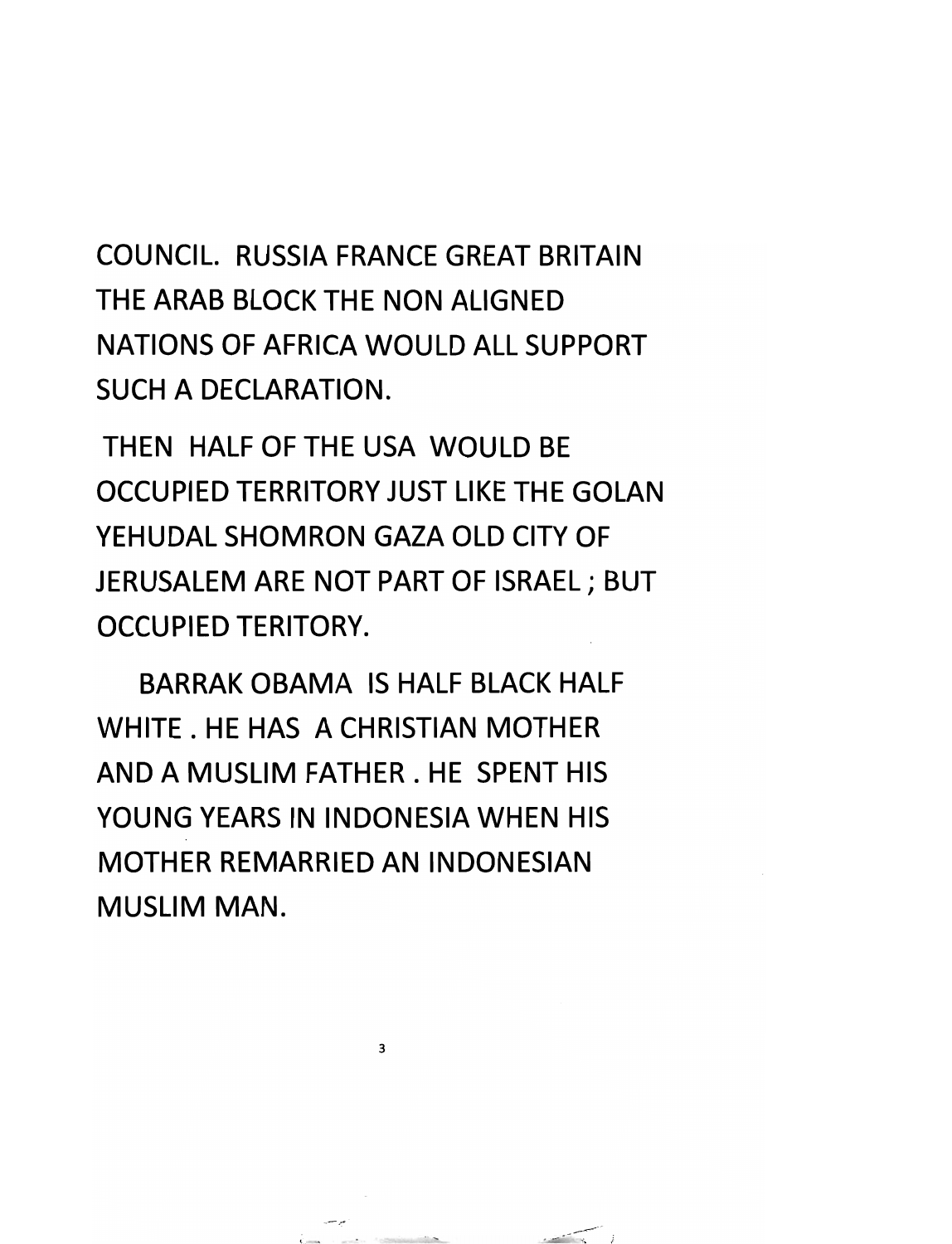*THE ABOVE MENTIONED DECLARATION WOULD SERVE THE UNIVERSAL INTERSTS OF JUSTICE.*

مسرد

*OBAMA IS A MAN OF DETERMINATION NOT DETERRED BY PETTY AMERICAN PAROCHIAL INTERESTS .*

*LET HIM PROCLAIM TODAY THAT THE WHITES ARE OCCUPIERS IN LAND THAT DOES NOT BELONG TO THEM; BUT TO THE BLACK AND RED SKINNED NATIVES OF THIS GREAT INDIAN COUNTRY.*

*HE WILL REBUILD THE ANCIENT INDIAN TEMPLES. HE WILL RE-ESTABLISH THE GREAT CIVILIZATIONS AND CULTURE OF THE NATIVE AMERICANS IN NORTH AND SOUTH AMERICAS .*

 $\overline{\mathbf{4}}$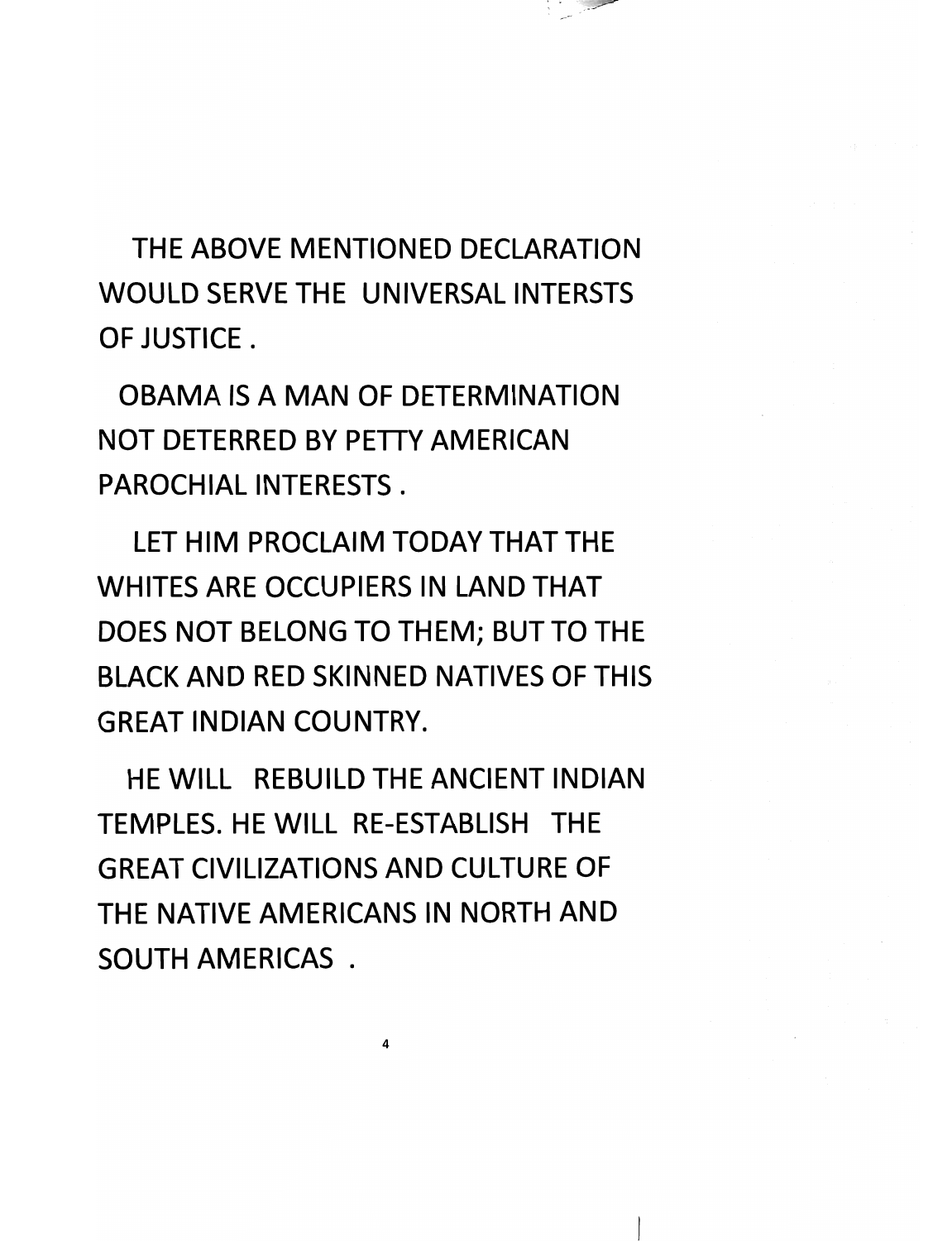*H E WILL RE - INSTITUTE HUMAN SCRIFICES- IN THE TRUE ADVANCED HUMANE TRADITION OF THE AZTACS, INCAS AND OTHER GREAT INTELECTUAL INDIAN NATIONS.*

*IN THAT WAY THE gods OF THE SUN AND MOON WILL BE APPEASED AND NOT DESTROY THE WORLD. ALL IN LINE WITH INCAANDAZTAC THEOLOGY.*

*OBVIOUSLY /THE ABOVE IS INSANITY.*

*SO TOO IT IS INSANITY TO PROCLAIM THAT THE GOLAN YEHUDAH SHOMRON OLD CITY OF JRUSALEM GAZA ARE NOT PART OF ISRAEL.*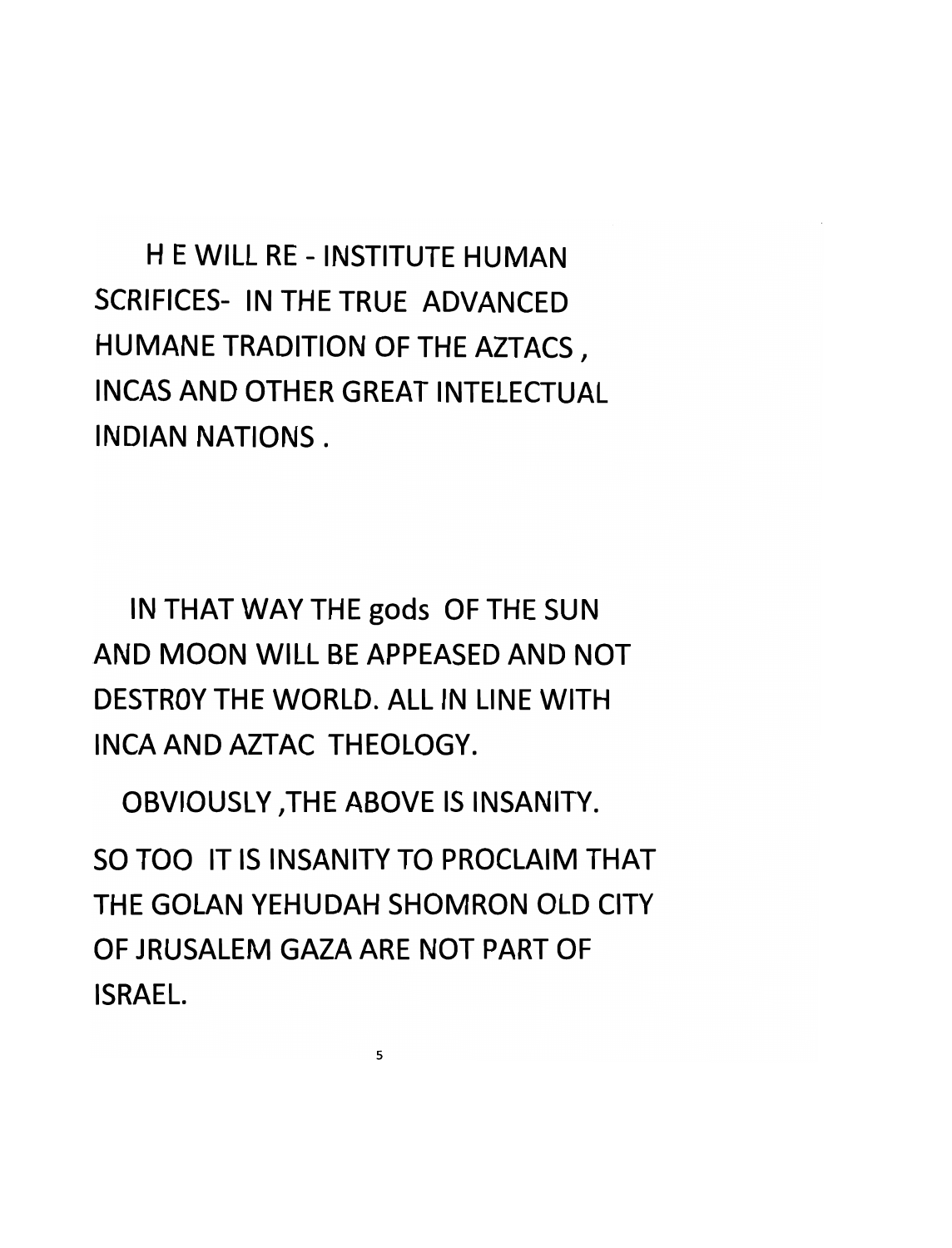*THE UNITED NATIONS SECURITY COUNCIL ANDALLTHETENACLES OF THIS OCTOPUS ARE NULL AND VOID.*

*IT IS FOR SUCH NON HUMAN ANIMALS THAT GOD'S VENGENCE STATED IN THE 2nd 0FTHE TEN COMMANDMENTS SPEAKS.*

*" GOD WILL VISIT THE SIN OF THE FATHERS UPON THE CHILDREN ON THE THIRD AND FOURTH GENERATION TO MY ENEMIES"-WHENTHEY FOLLOW IN THE FOOTSTEPS OF THE PARENTS-WITH MURDER GRAND LARCENY AND RAPE.*

*SO TOO, THE UNITED NATIONS AND THE UNITED NATIONS SECUITY COUNCIL ARE A METAMORPHESIS OF THE 2000 YEAR*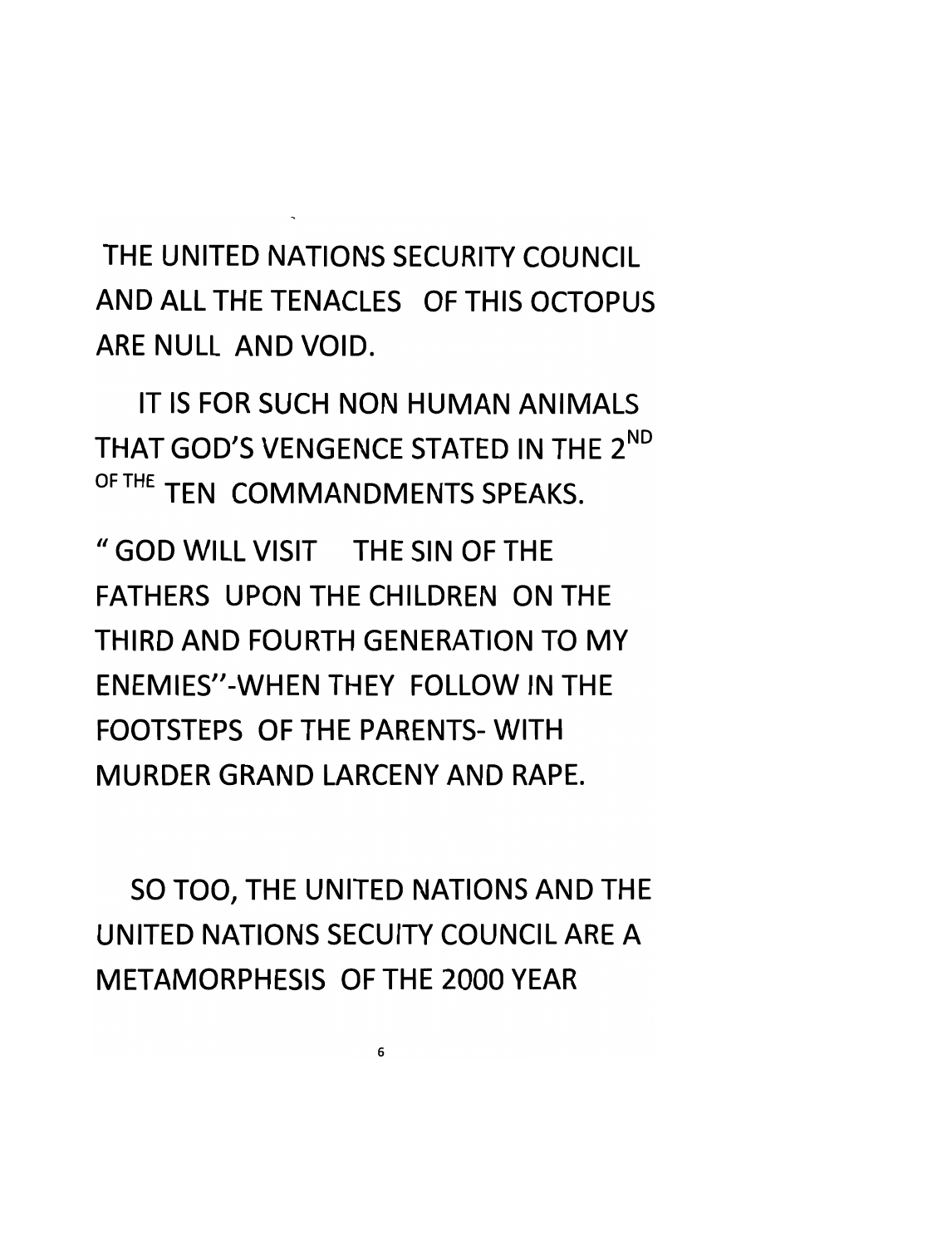*EUROPEAN SUB ANIMALS WHO RAPED COMMITED GRAND LARCENY AND MURDERED BILLIONS. EUROPE ASIA AFRICA CHINA INDIA NORTH SOUTH AMERICA AUSTRUA THE ENTIRE WORLD WHERE THESE BEASTS TROD WAS CONVERTED INTO A CEMETERY.*

*TODAY THESE sub humans of THIS PLANET - OF THE EVIL APES ARE SITTING IN THE UNITED SECURITY COUNCIL. THEY PLACE THE ONLY DEMOCRACY inIN THE MIDDLE EAST- ISRAEL AND THE AND ALMOST SEVEN MILLION JEWS IN ISRAEL AND ANOTHER EIGHT MILLION JEWS IN THE REST OF The WORLD IN MORTAL RISK OF BEING MURDERED JEWISH Pooplo*

 $\overline{7}$ 

*Formatted: Left*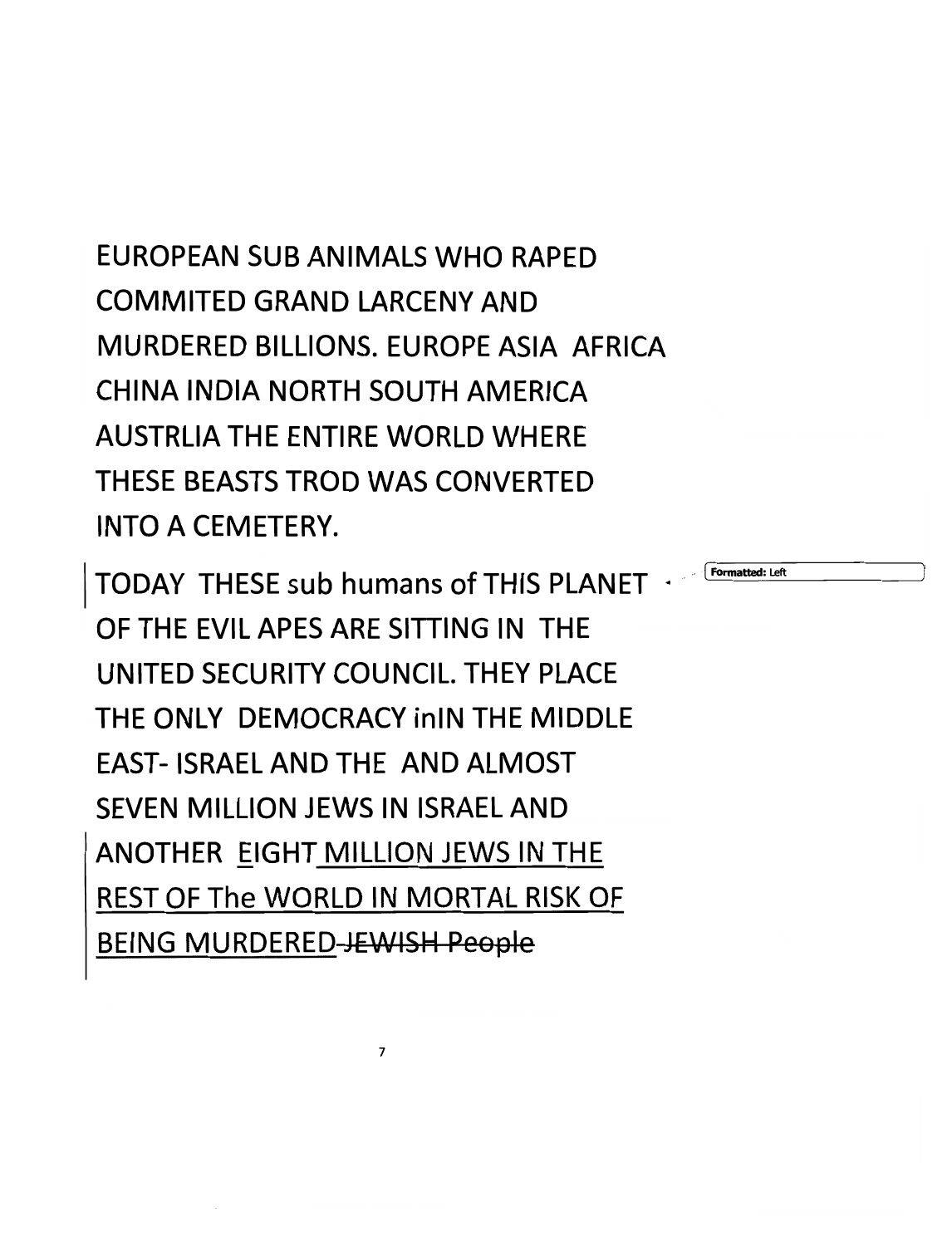*THESE SUB HUMAN BEAST POSING AS - \«™»\*<^ PEOPLE USE AS A PRETEXT FOR THE MURDER OF JEWS THAT THE GOLAN YEHUDAL SHOMRON GAZA THE OLD CITY OF JERUSALM ARE NOT PART OF ISRAEL RATHER THEY ARE PART OF SYRIAAND THE PALESTINIAN FUTURE STATE.*

*SYRIA PRIOR TO THE 1967 WAR USED THE HEIGHTS OF GOLAN FOR 18 YEARS FROM 1948 TO 1967 TO SHELL AND WRECK* **HAVOCK ON THE JEWS IN THE GALLIEL. THE** *ARABS NEVER USED THE NAME PALESTINIANS UNTIL AFTER ISRAEL LIBERATED GOLAN JEHUDAH SHOMRON OLD CITY OF JERUSALM . BEFORE 1967 THEY CALLED THEMSELVES SYRIAN OR JORDANIANS.*

8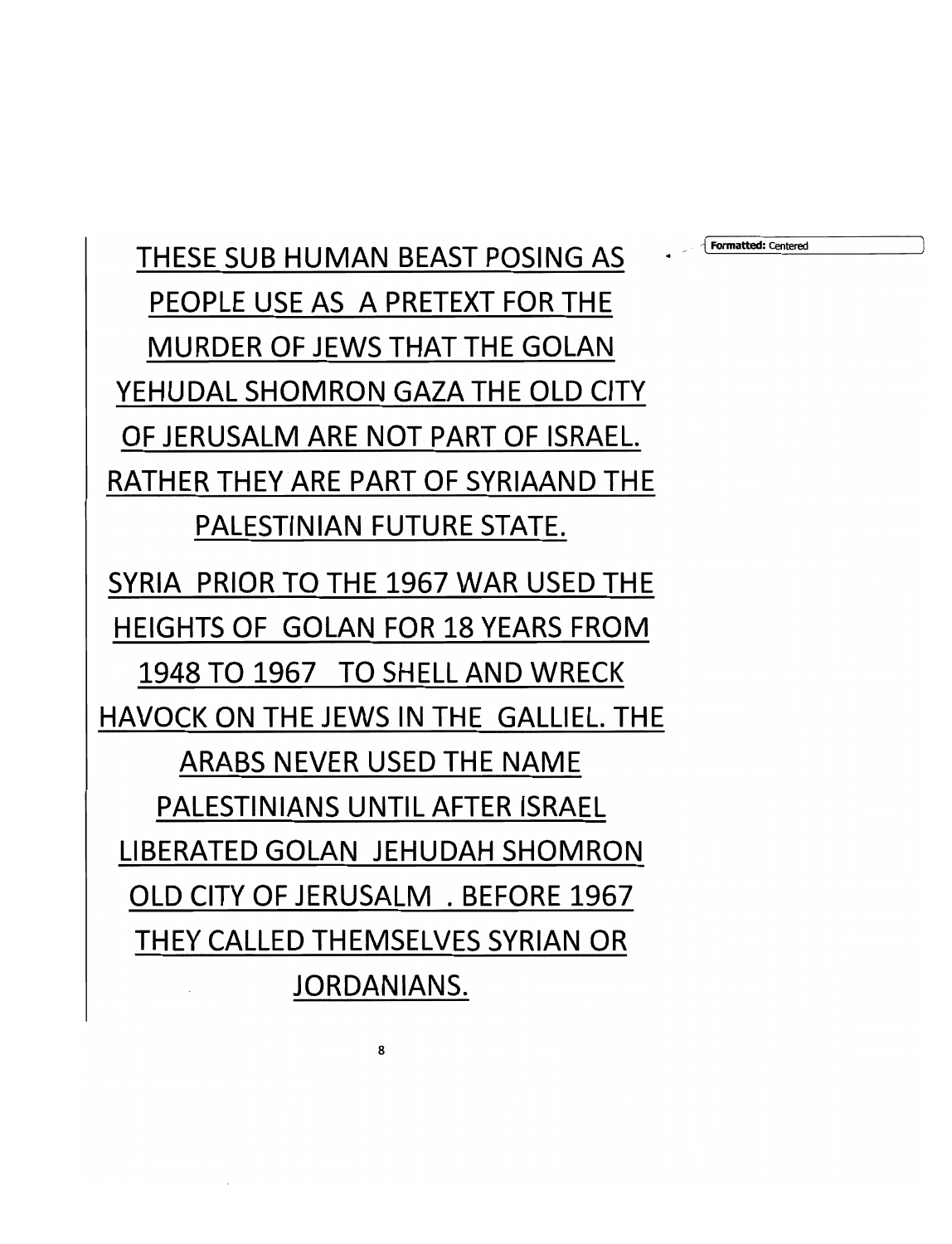#### *THE ARABS PRIOR TO 1967 KILLed JEWS UNTIL ISRAEL PUT AN END BY LIBERATING YEHUDAH SHOMRON AND OLD CITY OF JERUSALM.*

*ALL THOSE COUNTRIES WHO SCREAM THAT GOLAN YEHUHAH SHOMRON OLD CITY OF JERUSALEM ARE NOT PART OF ISRAEL ARE FULLY AWARE THAT THE ONLY REASON THE SYRIANS WANT TO GET BACK THE GOLAN IS TO USE THAT AS A BASE TO ATTACK AND KILL JEWS. THE PALESTINIANS WANT TO GET YEHUDAH SHOMRON AND OLD CITY OF JERUSALM TO USE THIS AREA TO ATTCK AND DETROY ISRAEL THE PALESTINIAN DO NOT MAKE ANY SECRET ABOUT THEIR EVENTUAL PLANS. THEY HONESTLY STATE*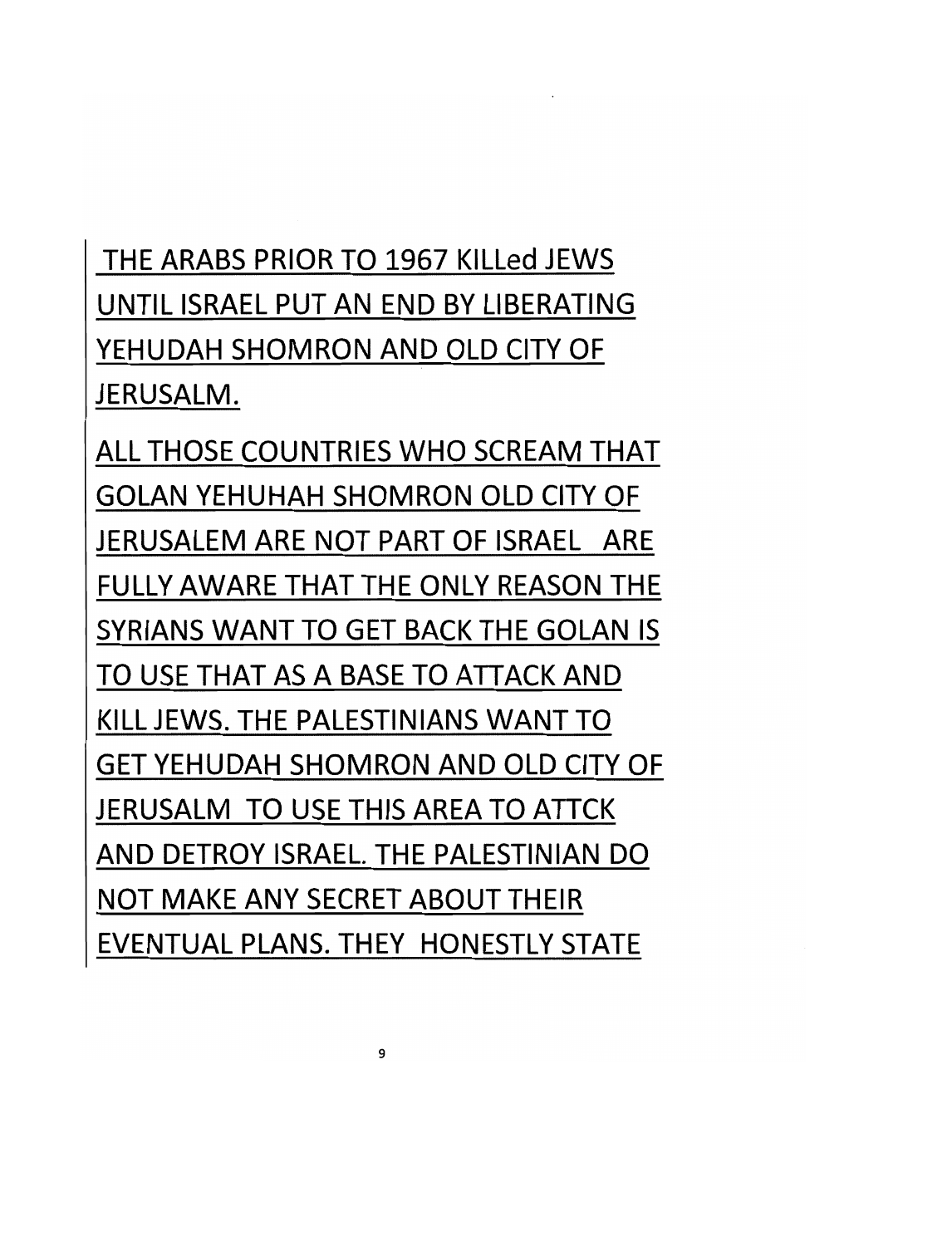*THIR GOAL TO DESTROY ISRAEL AND MURDER ALL THE JEWS.*

*THESE NATIONS ARE ACCESSORIES AND - CONSPIRATORIES IN THE ON GOING PLAN TO DESTROY ISRAEL AND MURDER ALL THE JEWS IN ISRAEL AND THE REST OF THE*

*Formatted:* Centered

#### *WORLD.*

*MURDERED RAPED ANOTHER MANIFESTATION OF THE LAST 2000 YEARS OF THE MURDER GRAND LARCENY OF THE EUROPEANS.*

*THE DECLARATION BY THE STATE DEPARTMENT AND OBAMA THAT THE GOLAN YEHUDAH SHOMRON OLD CITY OF JERUSALEM ARE NOT PART OF ISRAEL IS INSANITY.*

*10*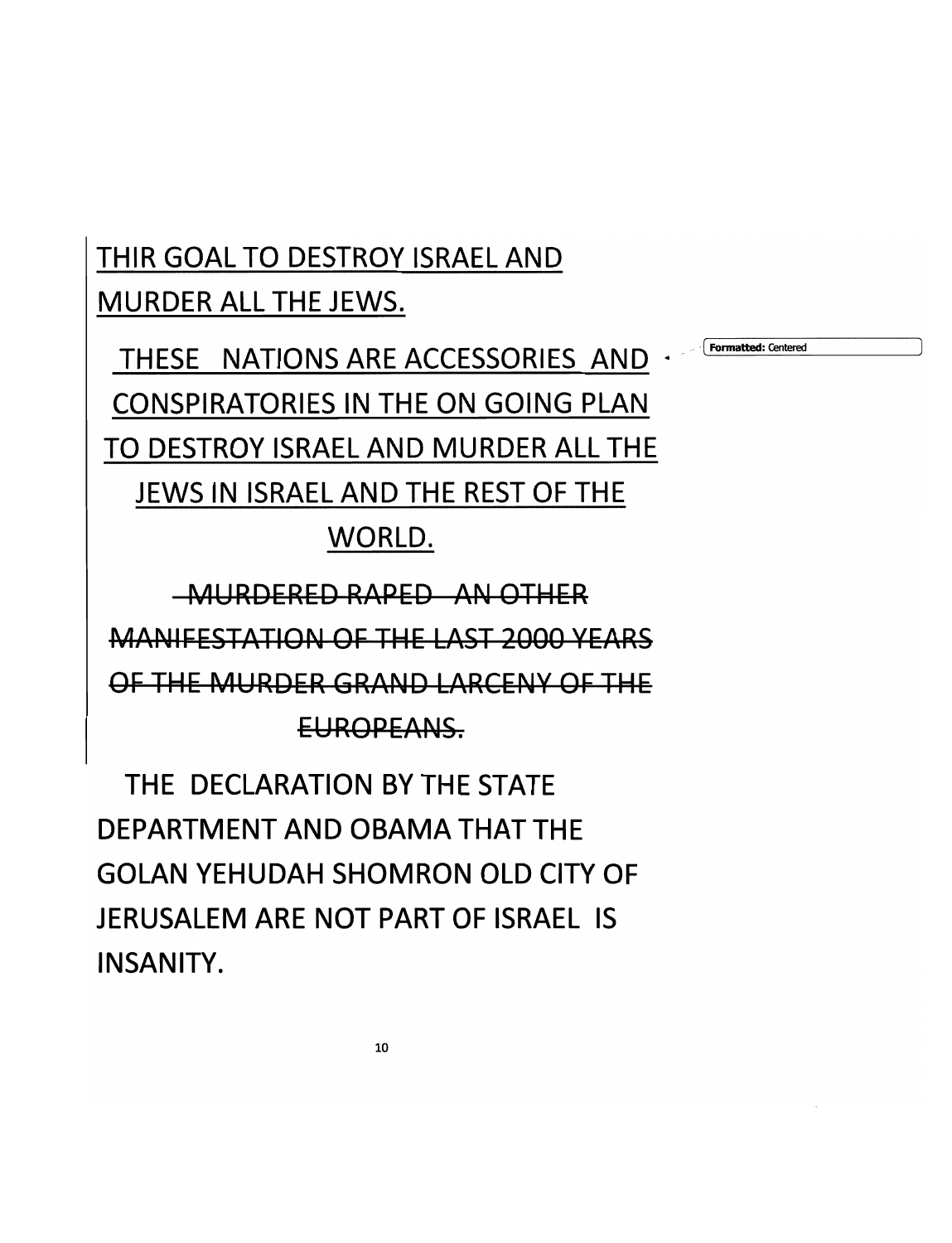#### *IT IS SIMILAR INSANITY AS THE CREATION OF AN INDIAN COMMONWEALTH IN PARTS OF NORTH AND SOUTH AMERICA.*

*I AM CERTAIN THAT THE NATIONS OF NORTH ANS SOUTH AMERICA WOULD NOT TAKE GRACEFULLY TO THIS SUGGESTION OF A CREATION OF A BLACK AND INDIAN CONFEDERACY AT THEIR EXPENSE. I AM CERTAIN THAT THEY WOULD DISMISS AS UTTER NONSENSE NULL AND VOID ANY DIRECTIVE BY THE UNITED NATIONS SECURITY COUNCIL*

*SO TOO ISRAEL AND THE JEWISH PEOPLE HAVE DONE IN THE PAST - DO PRESENTLY WILL DO IN THE FUTURE .*

*The European sub humans pose as human beings with their puppets at all the United*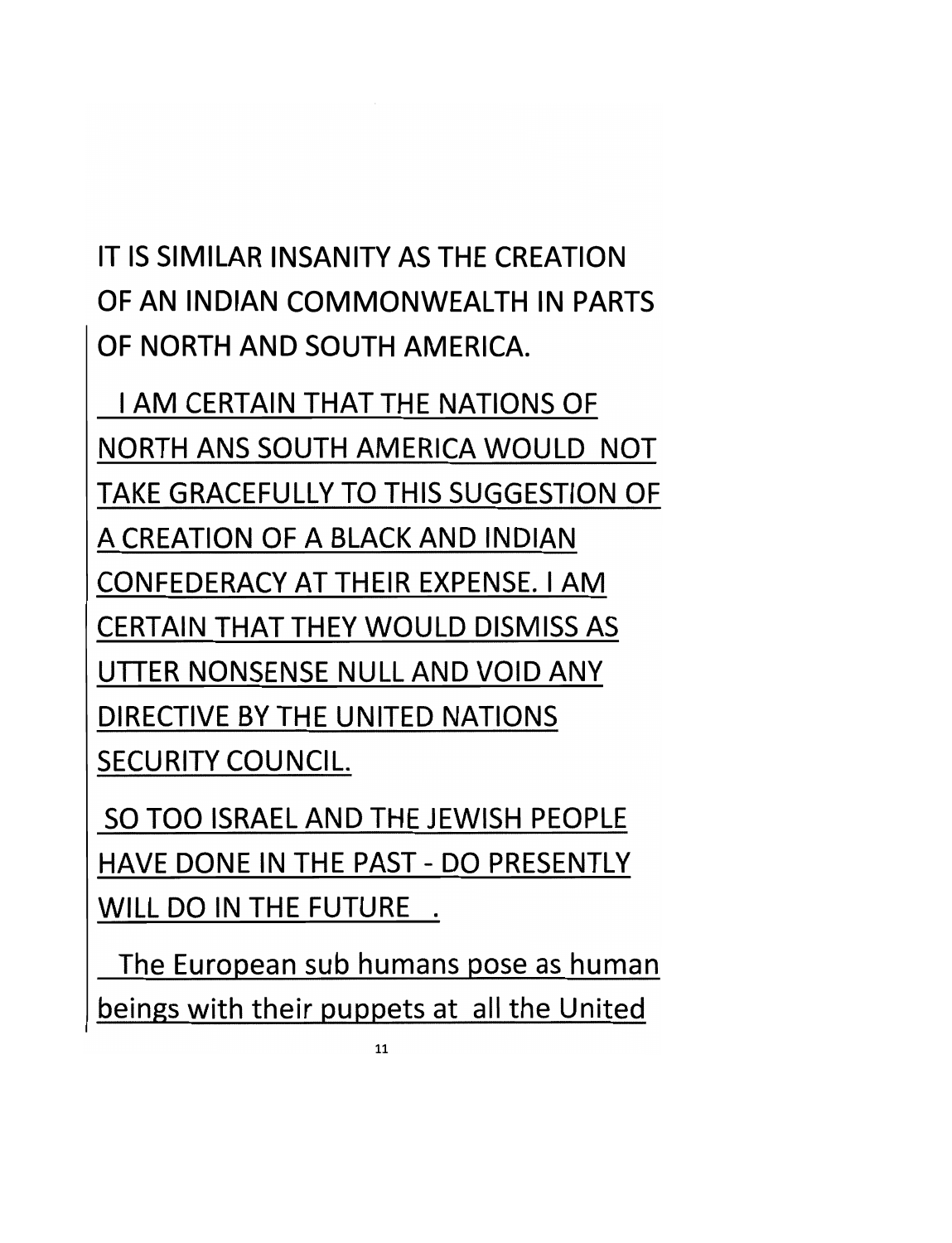Nation sb divisions. They include the Security Council. UX 3sco another tenacle of the UN OCTOPUS is a metamorphosis of the Snake in the Bible who brought death to mankind . They seek to destry Jews and Israel by abrogating the historical connection of the Jew with The land of Israel. They abrogate the historical connection from 3400 years ago that Yehudah Shomron Old City of Jerusalem Golan Gaza are Jewish. They seek to obliterate *and* erase the historical link of the Jew to the two Temples atin Jerualem. They seek to erase the connection of the Jew to Rachel's Tomb in Bethlehem. They seek to erase the connection of the Jew to the Meoras hamachpala the buriel tomb of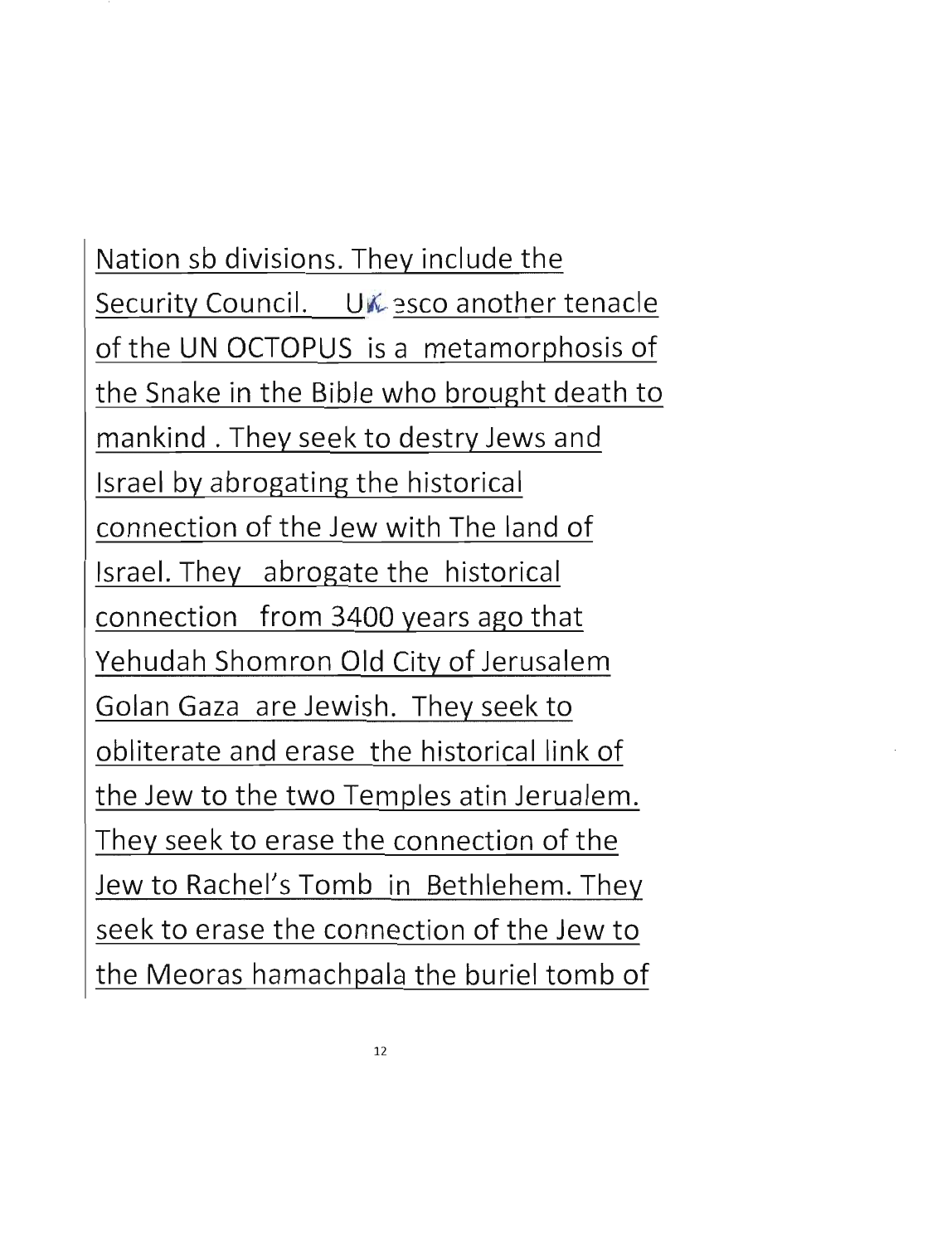*Abraham Sarah Isaac Rebecca Jacob and Leah in Hevron.*

*In the Bible Psalms chapter 33 God states" men plot and scheme to destroy the Jew, but all their schemes will evaporate and are void and null. The JEW will prevail." The Jew is eternal just like God is Eternal.*

*ALL THE COUNTRIES OF THE The uNited nAtion WILL DISAPPEAR JUST LIKE THE ancient Greeks and Romans.*

*ISRAEL MUST ASSERT ITSELF AND BECOME INDEPENDENT IN EVERY WAY ECONOMICALLY MILITARILY AND POLITICALLY.*

*ECONOMICALLY: ESTABLISH OTHER MARKETS IN OTHER PARTS OF THE WORLD.*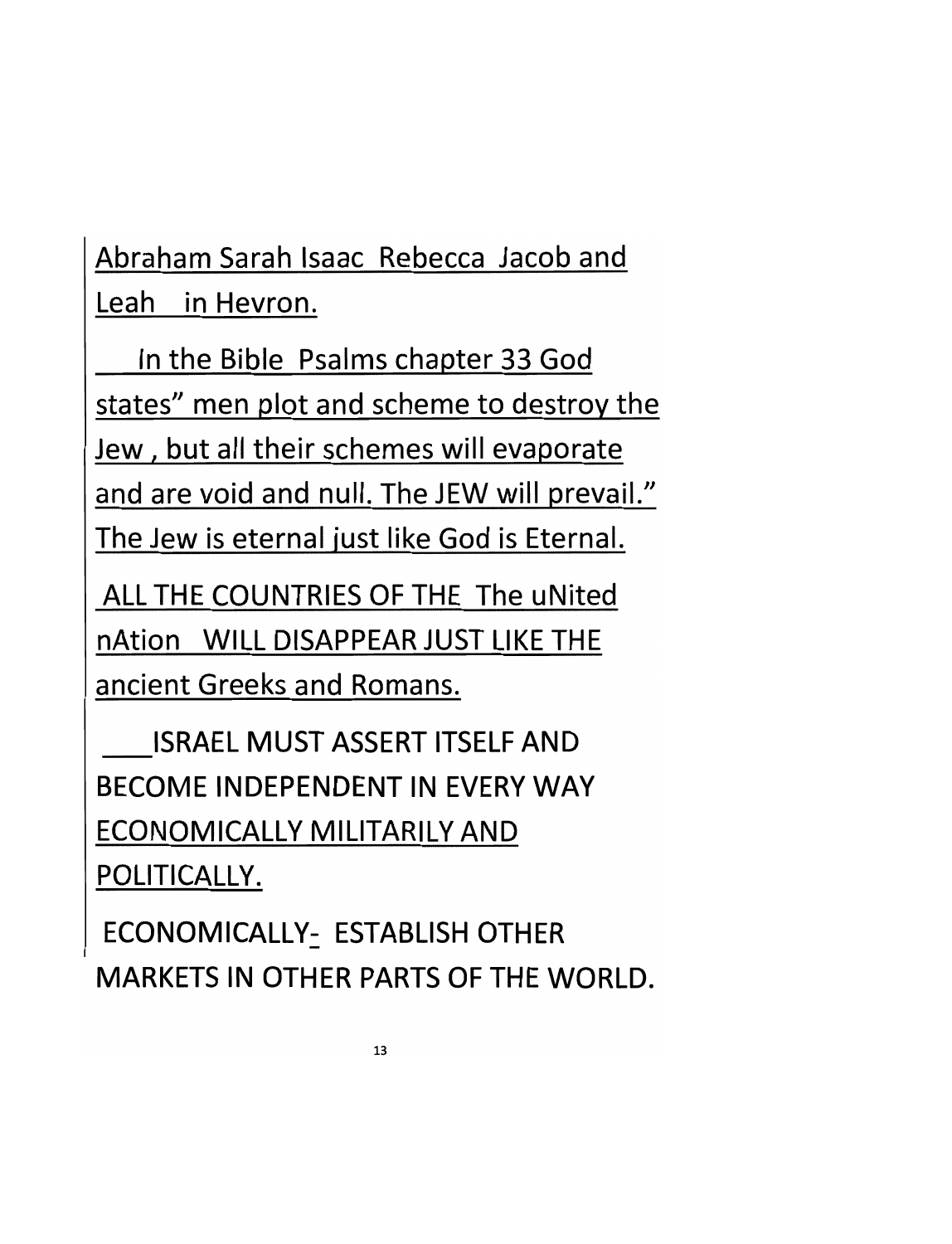*TO COUNTER THE BOYCOTT OF THE EUROPEANS . GOD REVEALED HIS PROVIDENCE BY PROVIDING ISRAELI S TO DISCOVER THE OIL AND GAS RESERVES IN THE WATERS OFF ISRAEL THE WORLD CAN HUFF AND PUFF AND DECLARE AT EVERY TURN THAT THEY DO NOT RECOGNIZE SOME PARTS OF ISRAE L OR ALL OF ISRAEL AS BELONGING TO JEWS.*

*BUT ISRAE-L WITH THE HELP OF GOD -WILL PREVAIL. WHEN WE CLEARLY ASSERT THAT*

#### *WE DO NOT RECOGNIZE*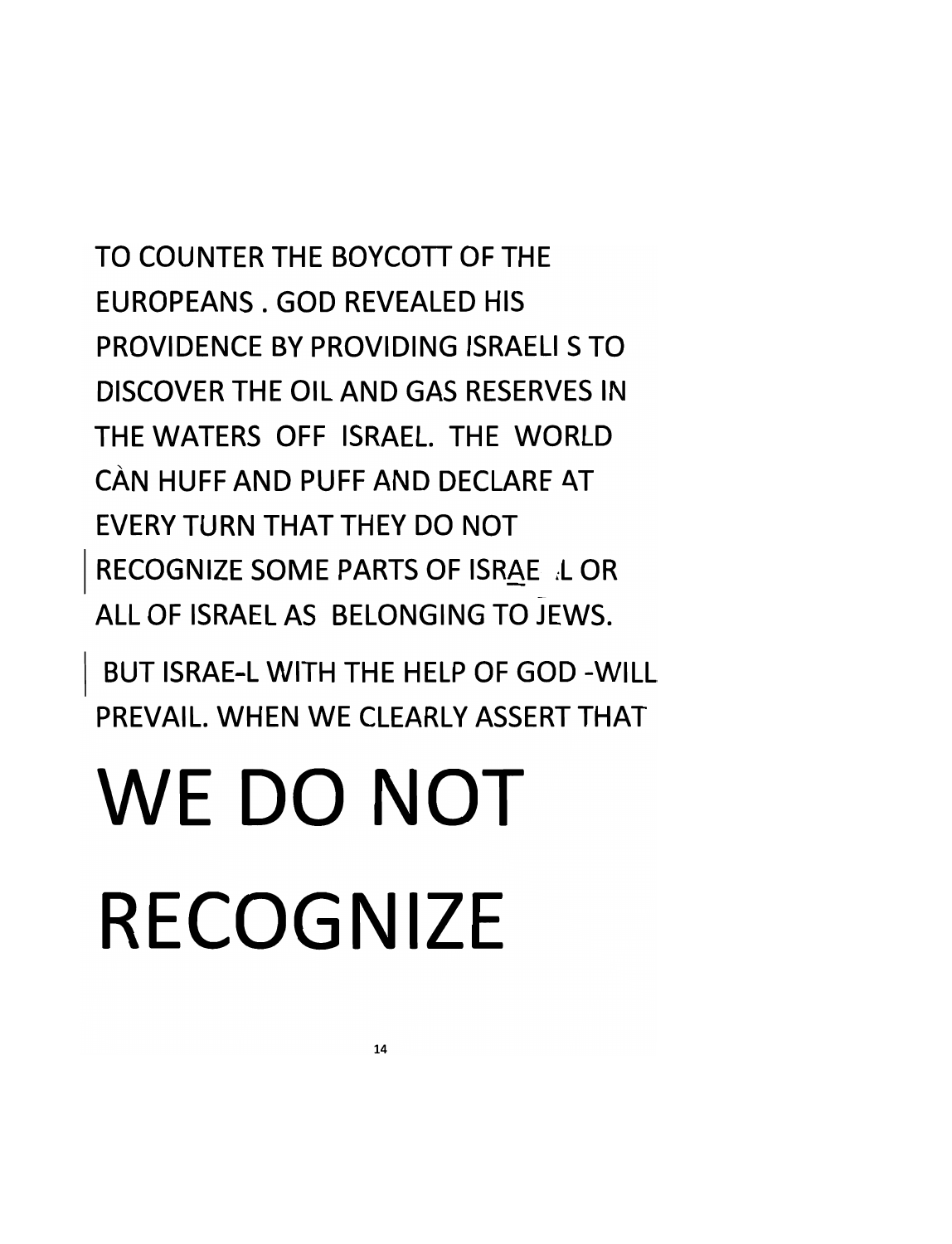#### *THOSE WHO DENY OUR RIGHTS TO ALL OF HISTORICAL ISRAEL. TH£*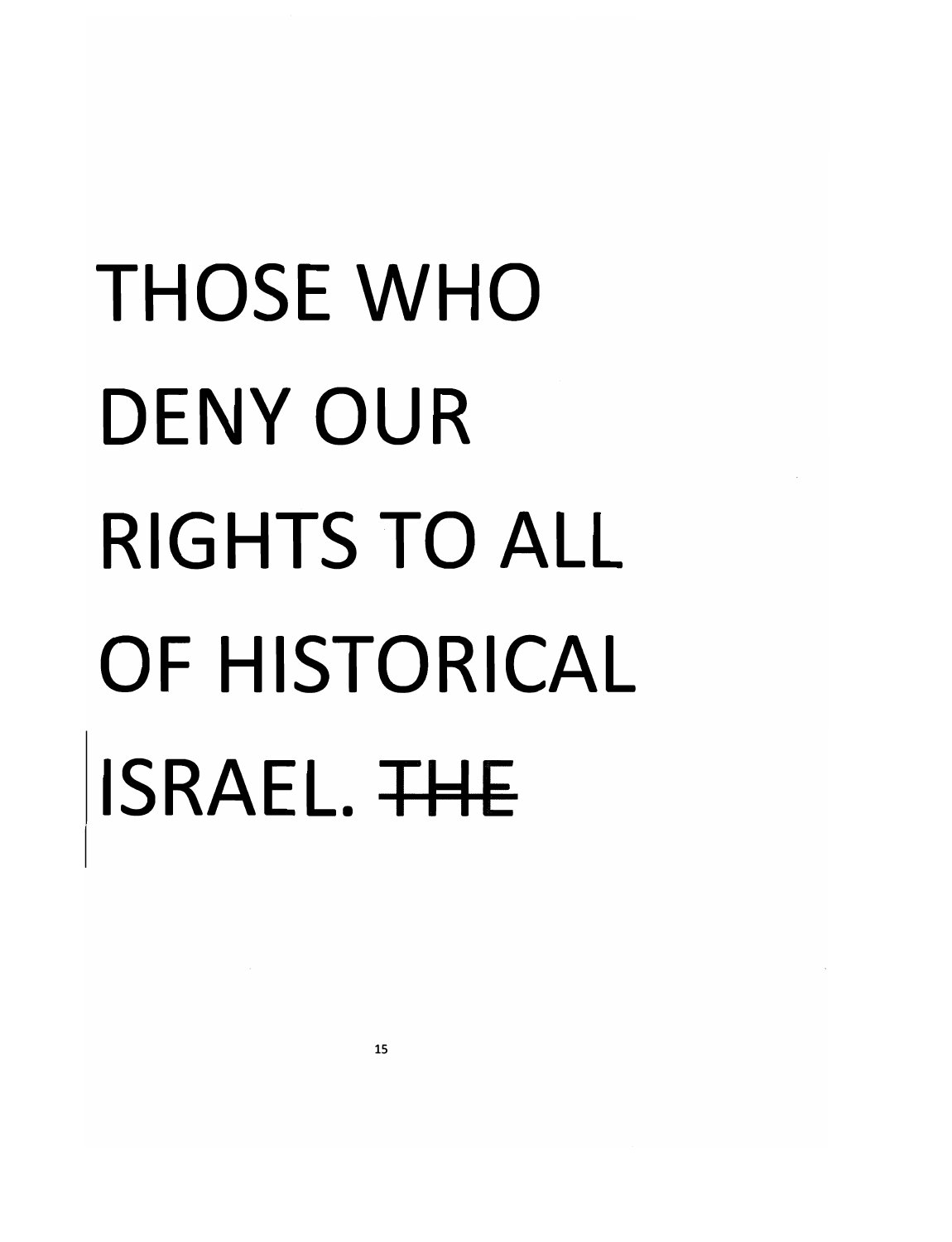# *NETZECH ISRAEL LO ISHAKER THE ETERNAL OF ISRAEL DOES NOT LIE.*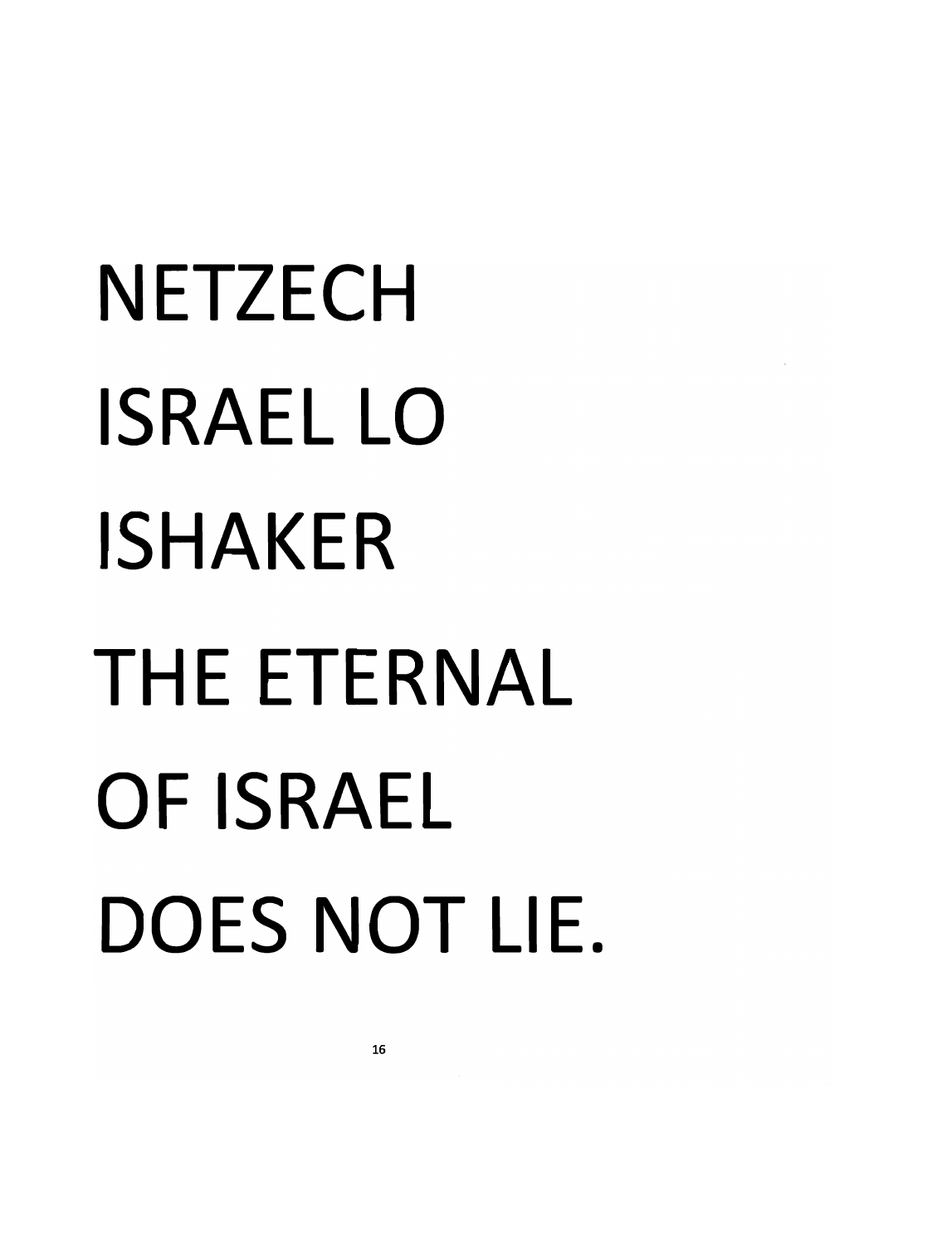# The American Supreme Court found in 201 .6 ran guilty of being an accessory in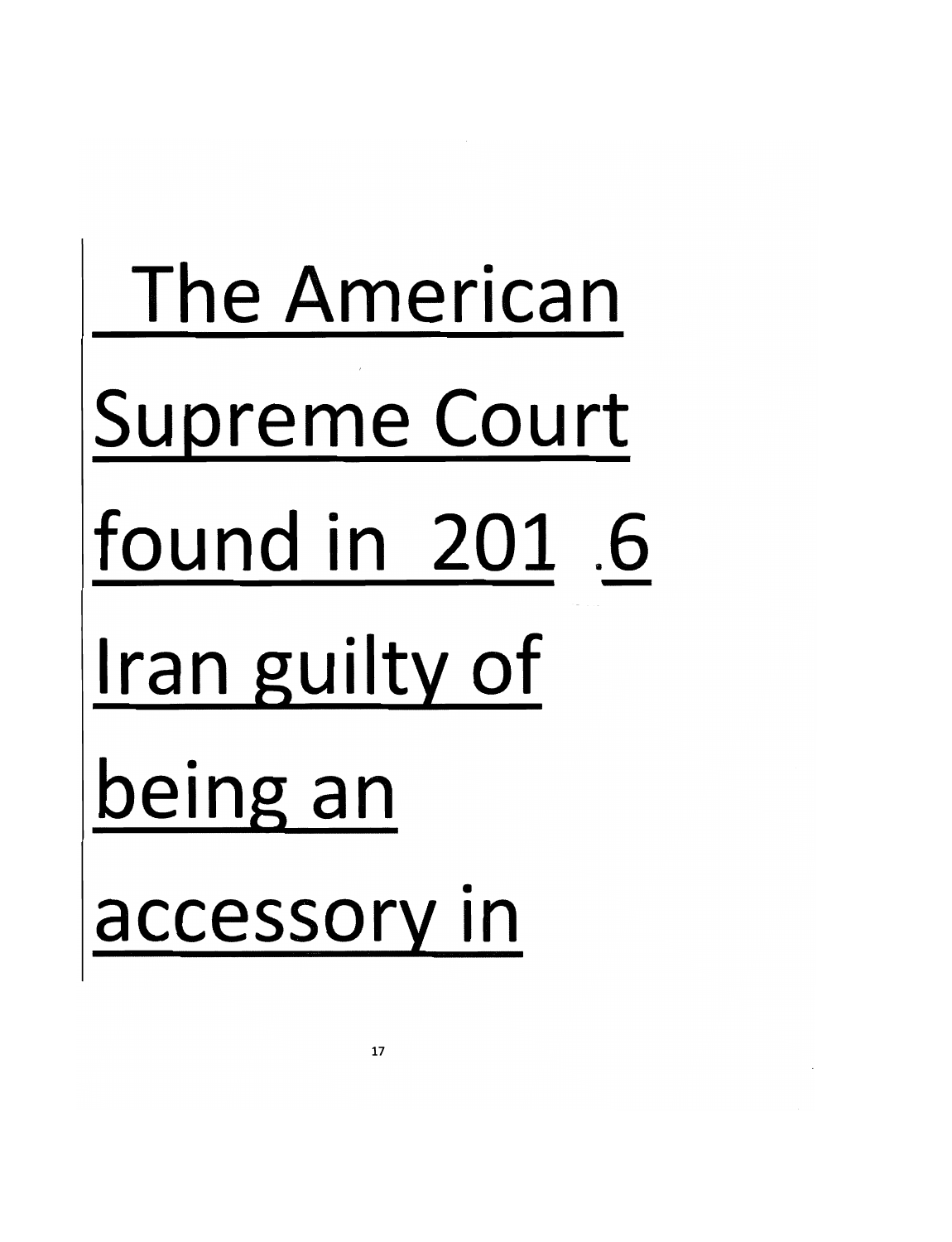## terrorism that killed and injured American citizens. Iran was ordered to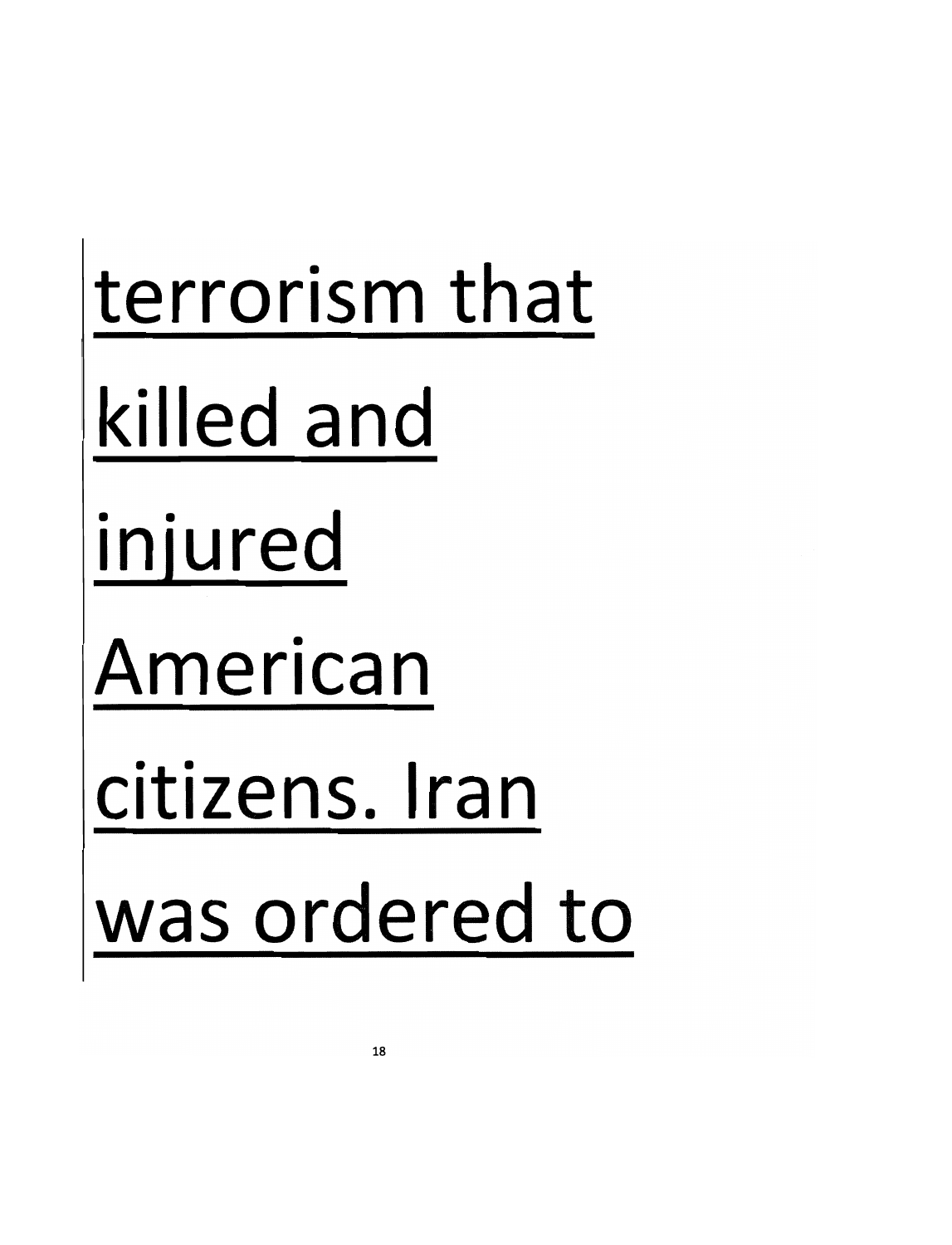# pay 2 billion dollars. Irainan assets in US Custody were frozen to pay the victims.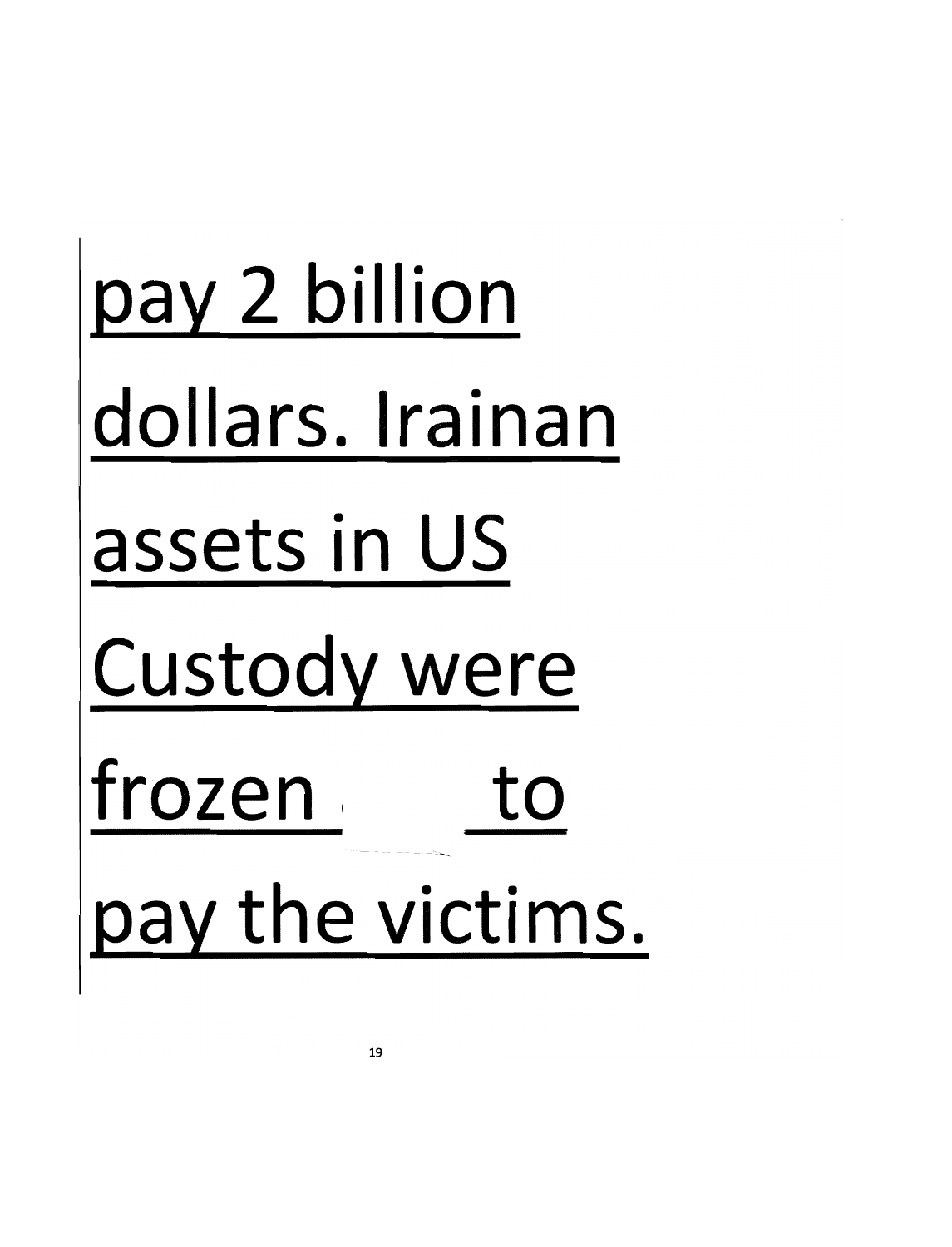#### Iran and 120 non aligned nations scream hell and highwater threaten to go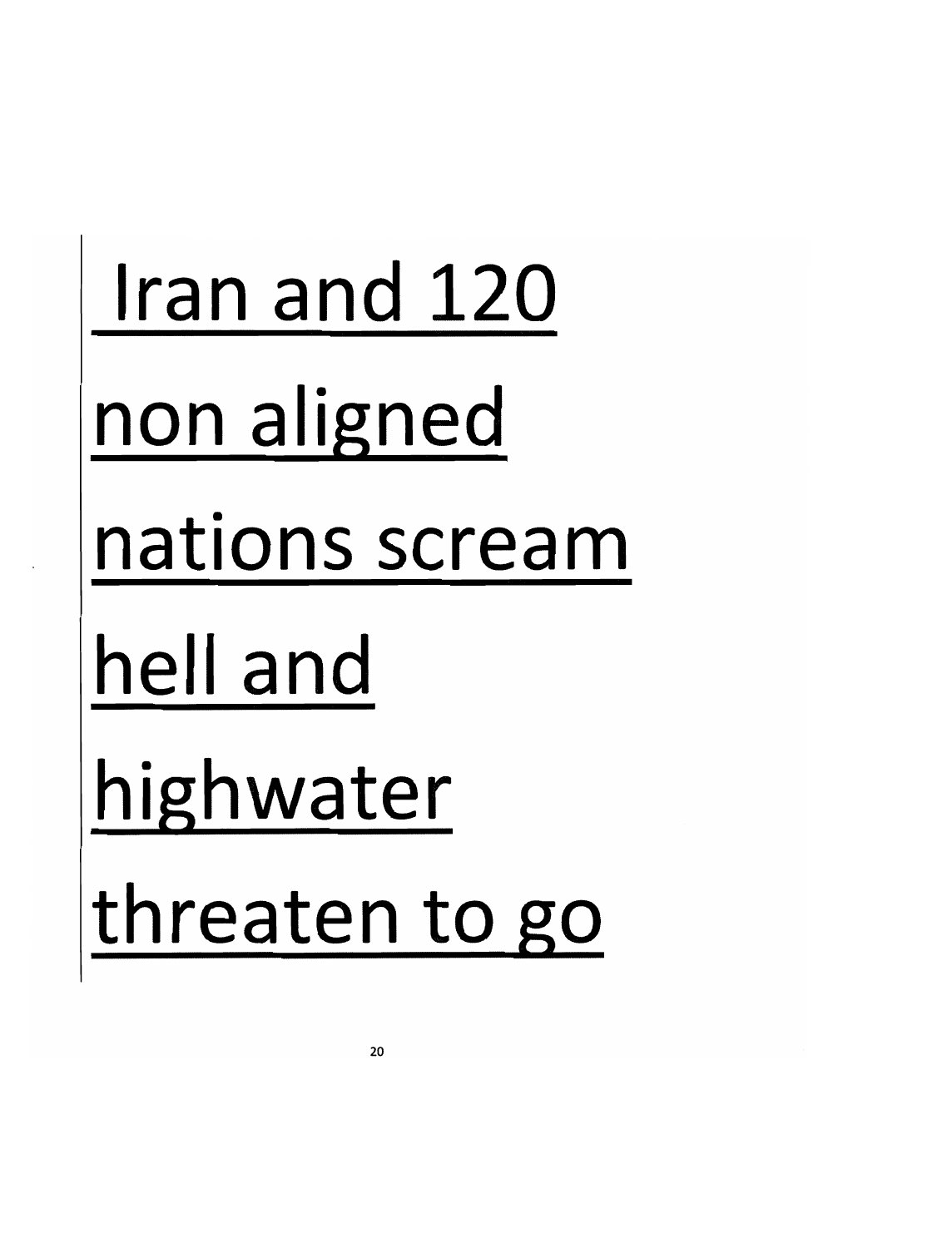# to the Internationa Court of Justice at the Hague and the united nations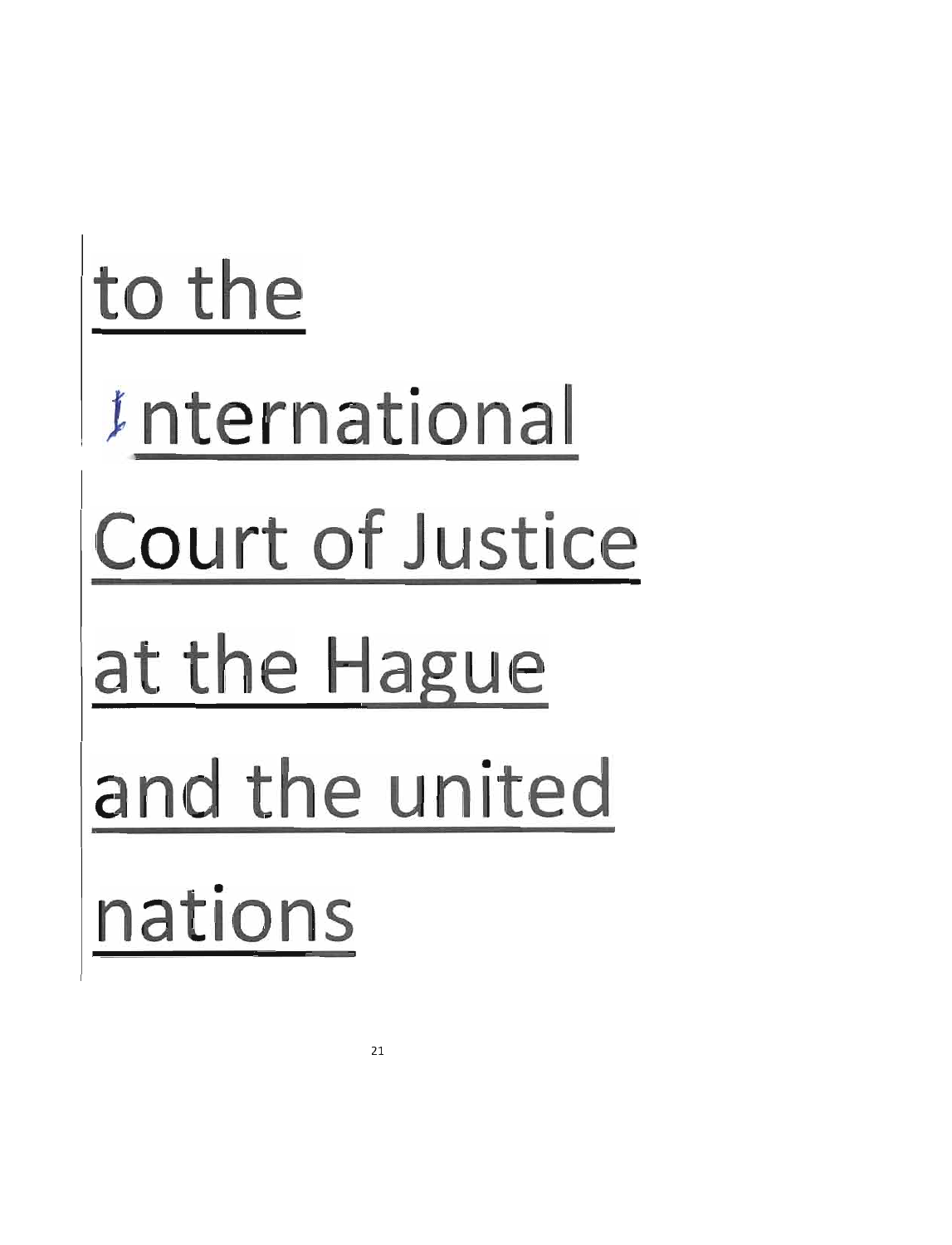# Security Council to sue and complain against the USA.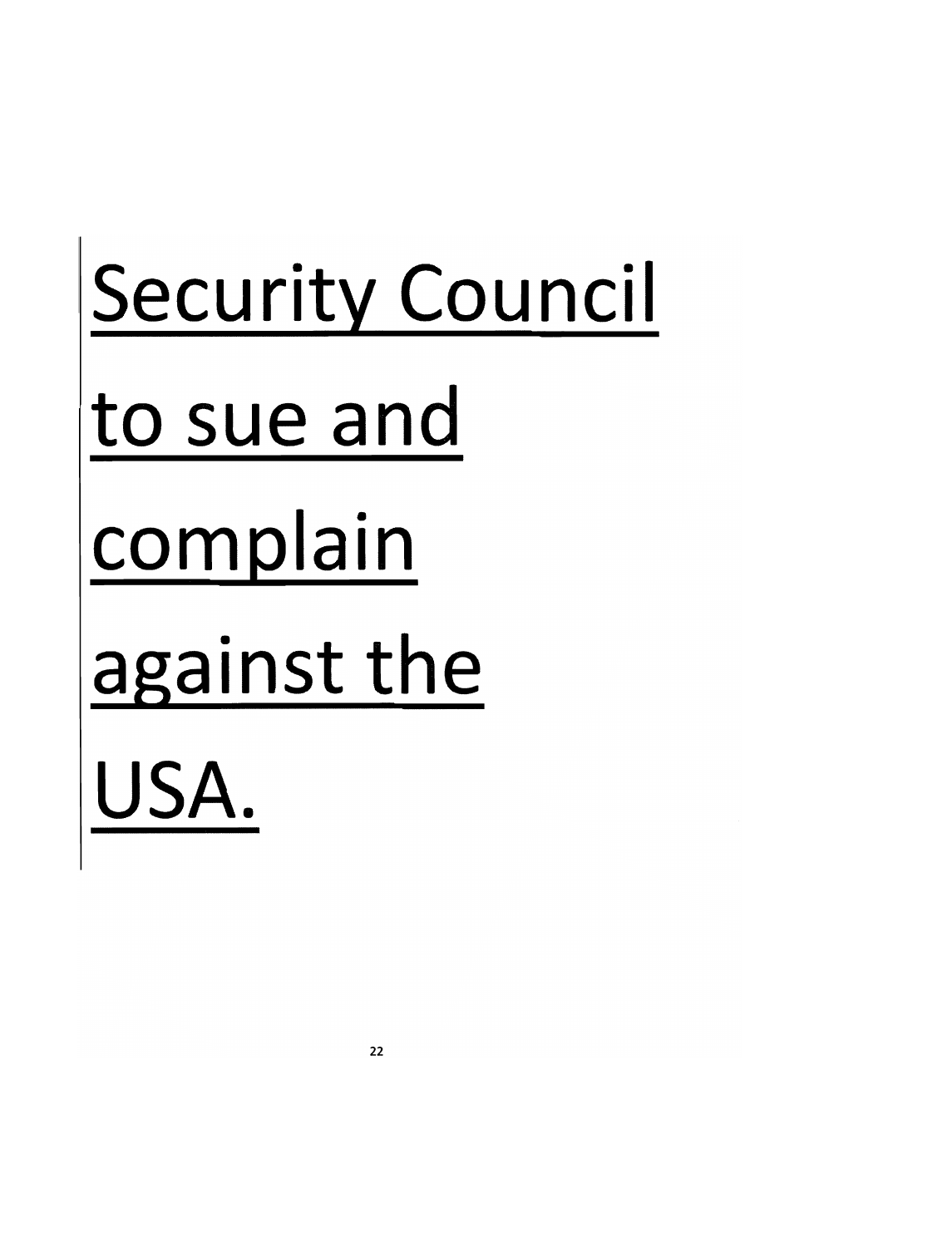# How dare the USA punish ran and prevent her in the future from sponsoring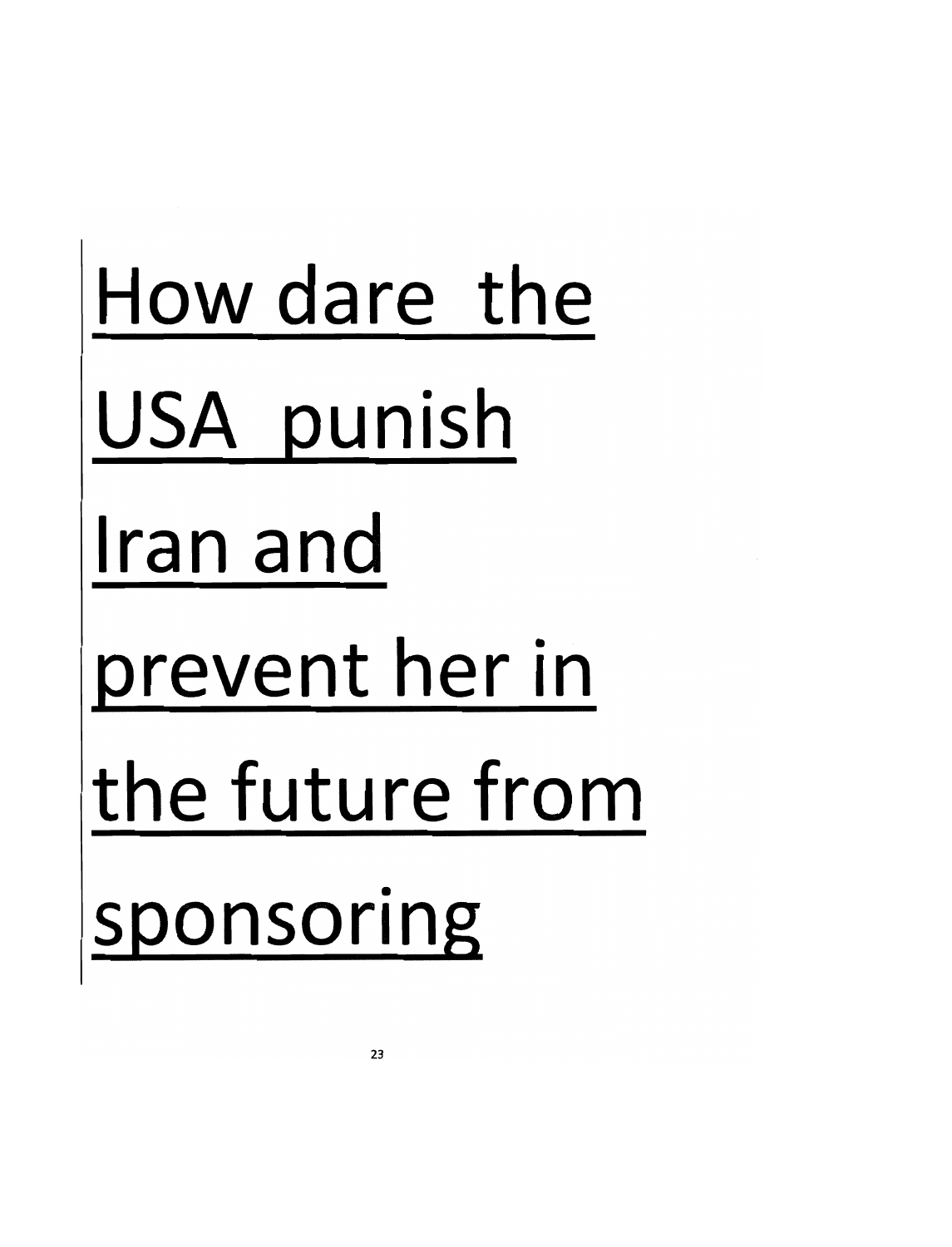# terrorism!!!! And continuing to murder!!!! innocent civilians.!!!!!!!!!!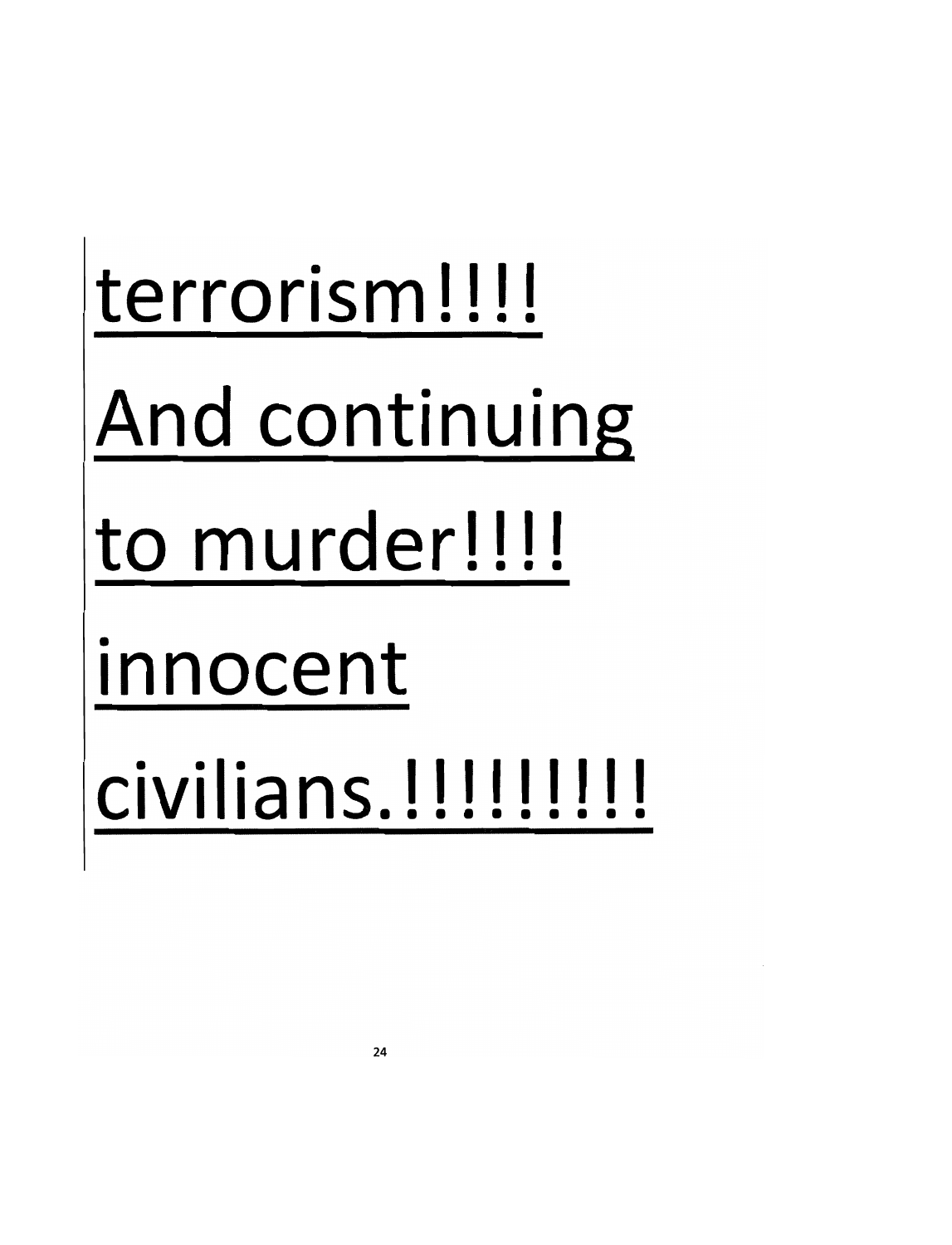The USA response is to tell them to go TO HELL. It is not against

*{ Formatted:* Centered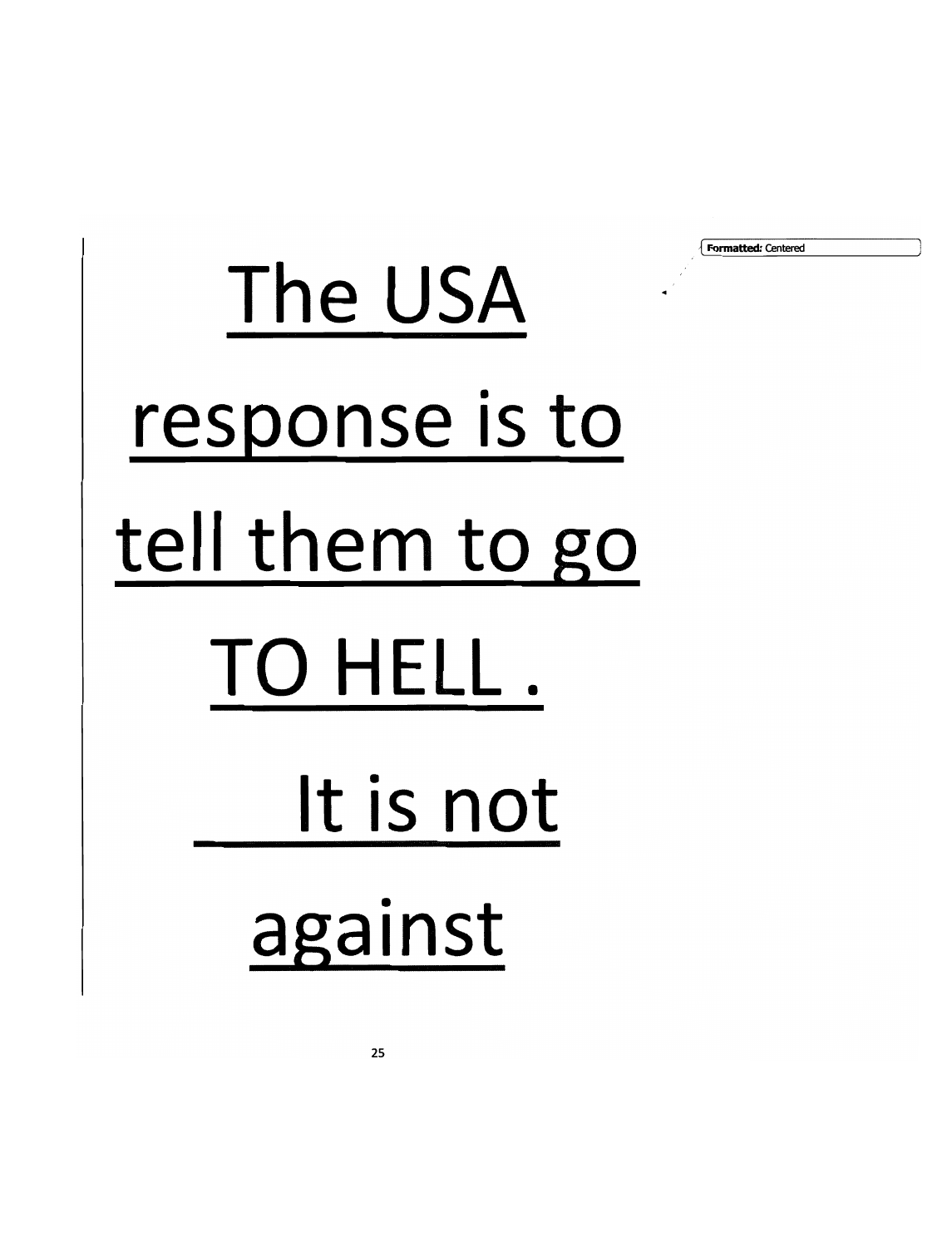# nternatinal law to punish the murderors.!!!!! Even if the International laws say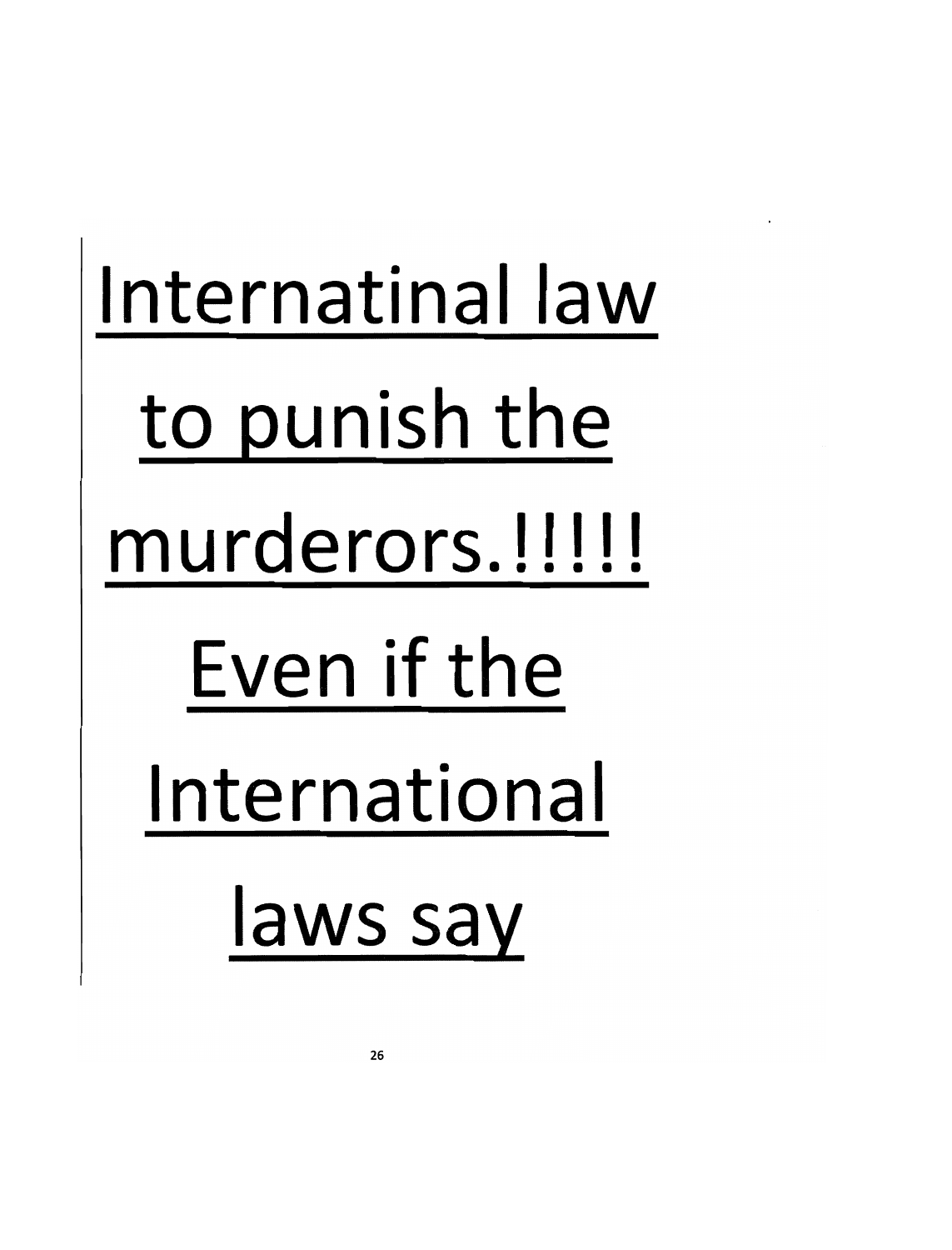# differently we will tell the United Nations Security Council and The International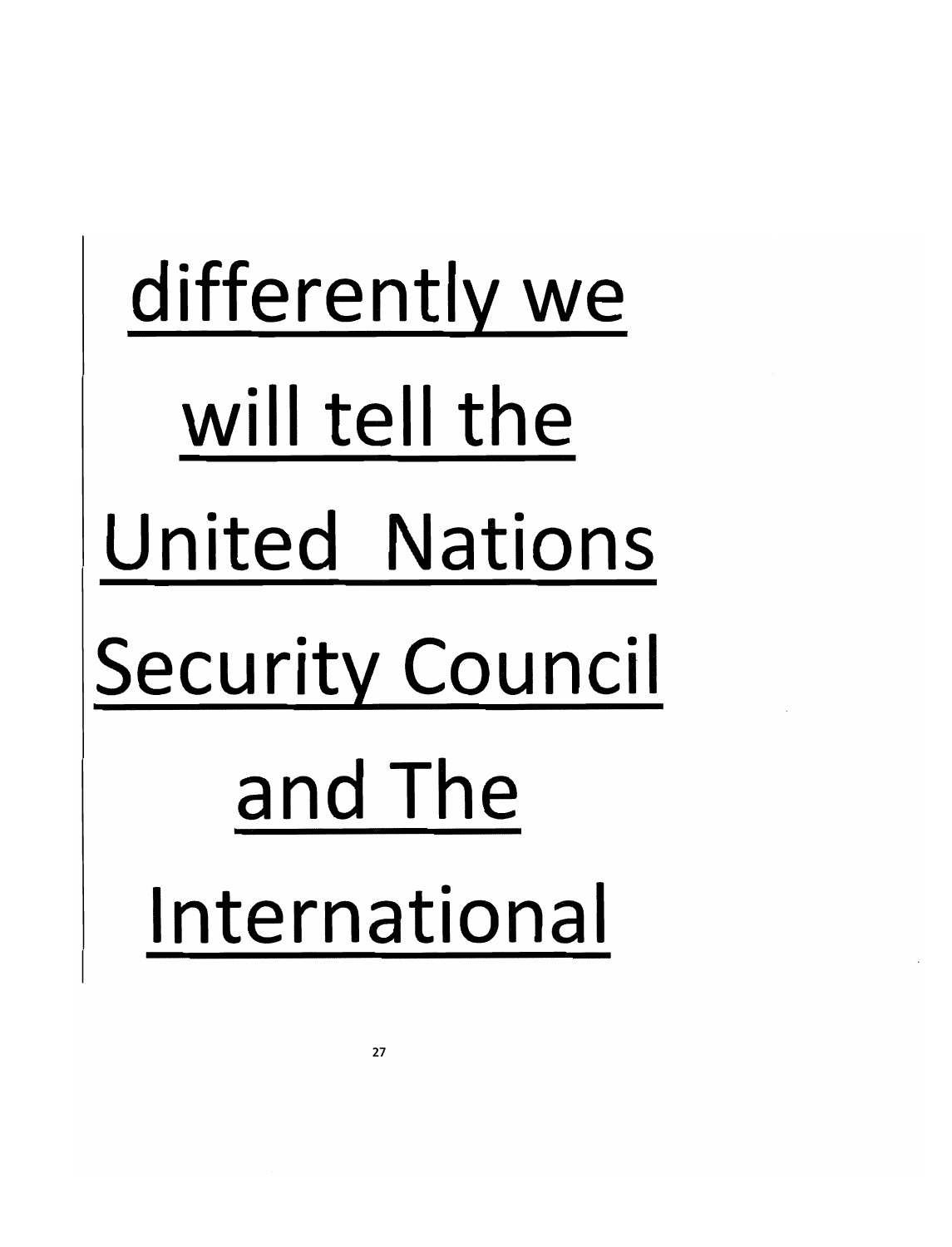# *Court of Law in the Hague TO GO to HELL. SO TOO .ISRAEL SRAEL HAS THE*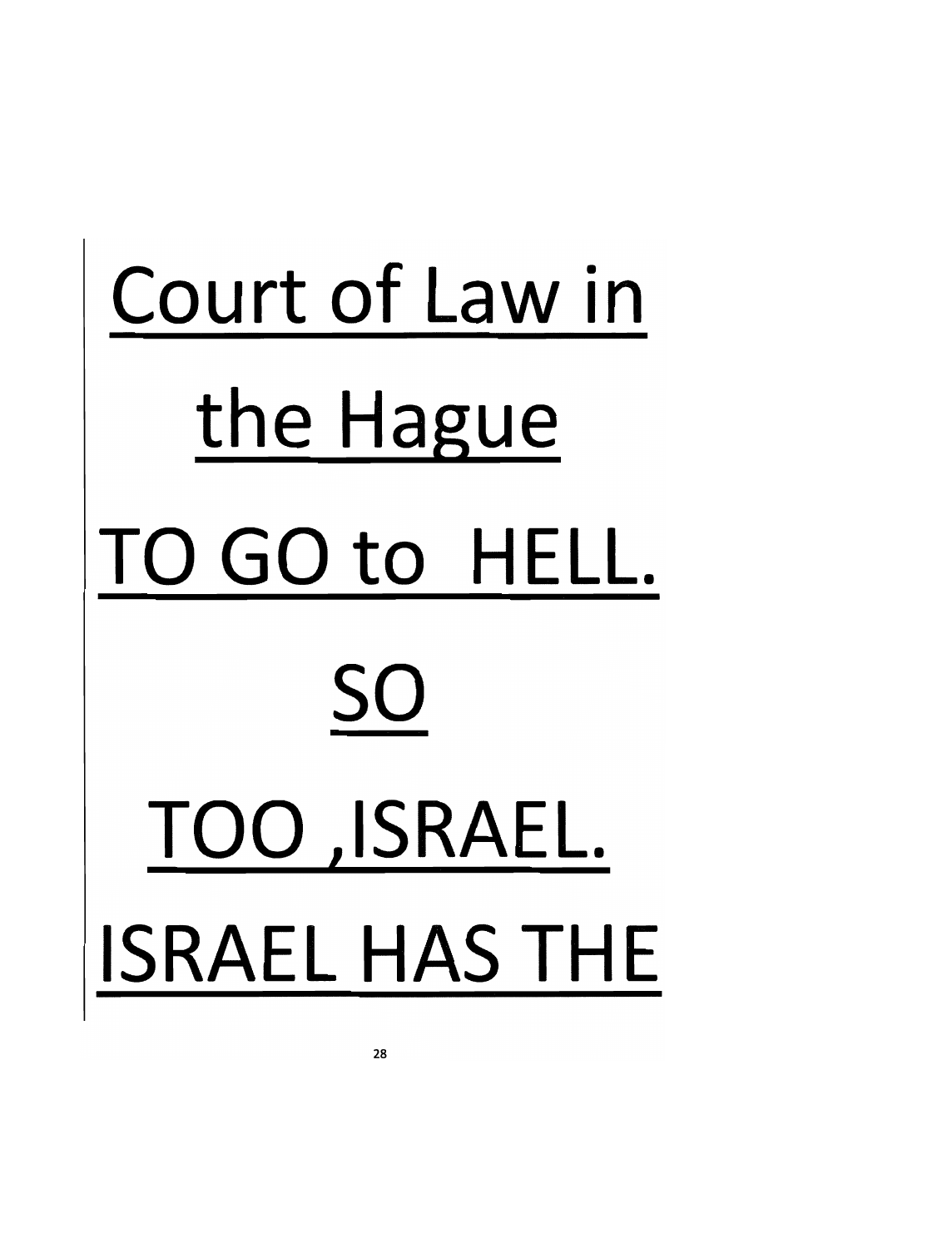# *RIGHT ;N0 THE OBLIGATION THE DUTY TO DEFEND ITS RIGHT TO ALL*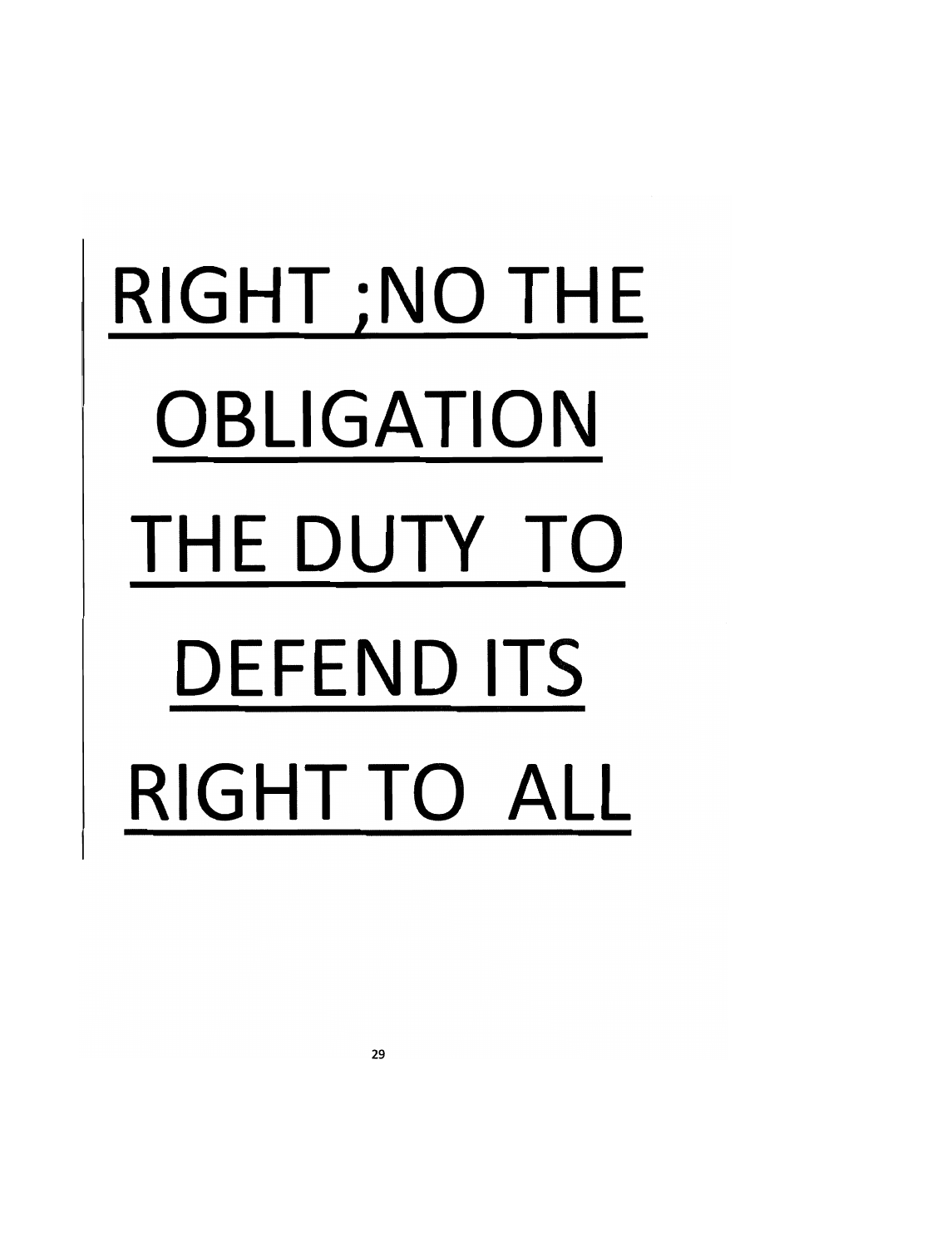# *OF HISTORICAL SRAEL JUST LIKE THE USA WILL DEFEND ALL OF IT'S*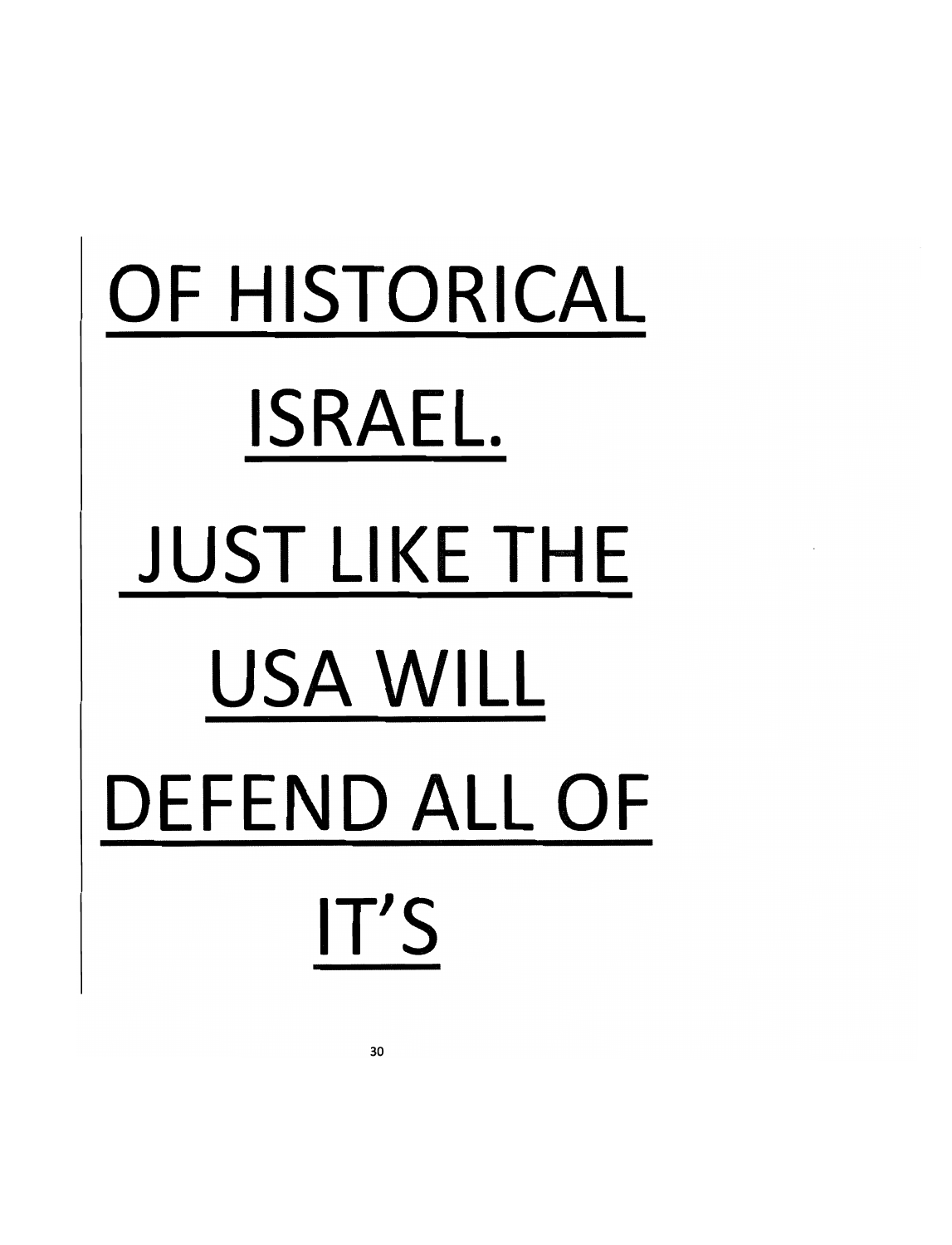# *BOUNDARIES EVEN WITH THE USE OF ATOMIC POWER;*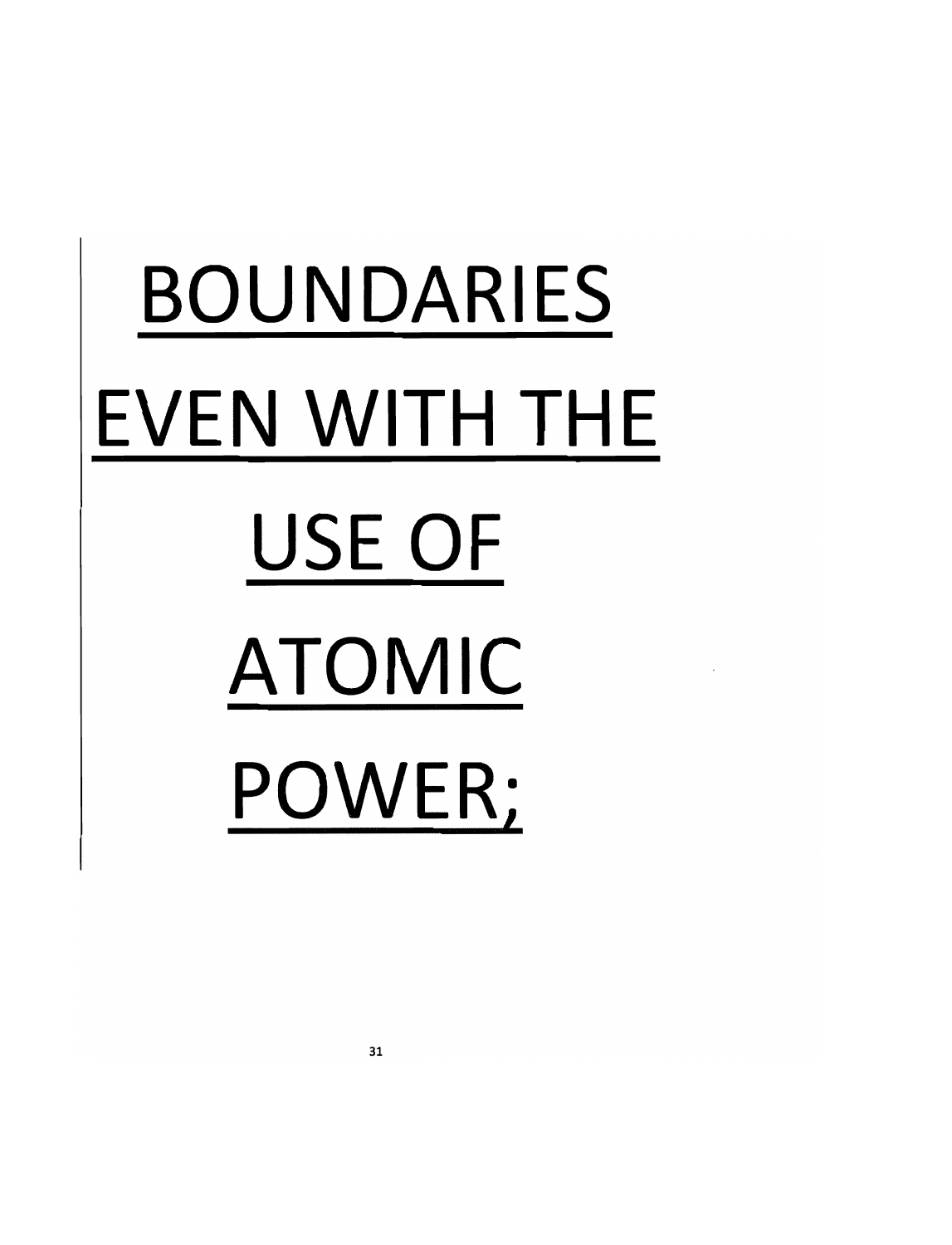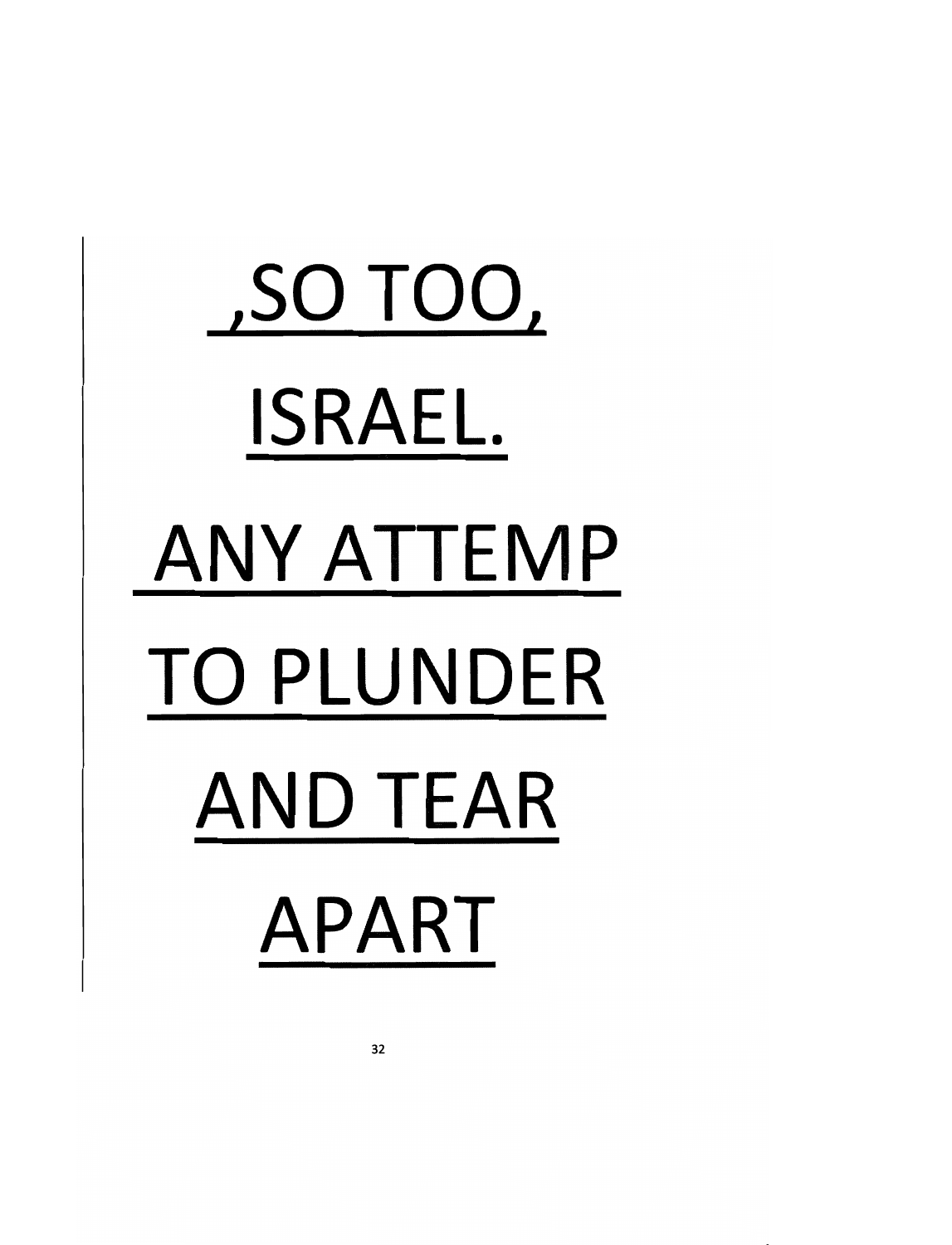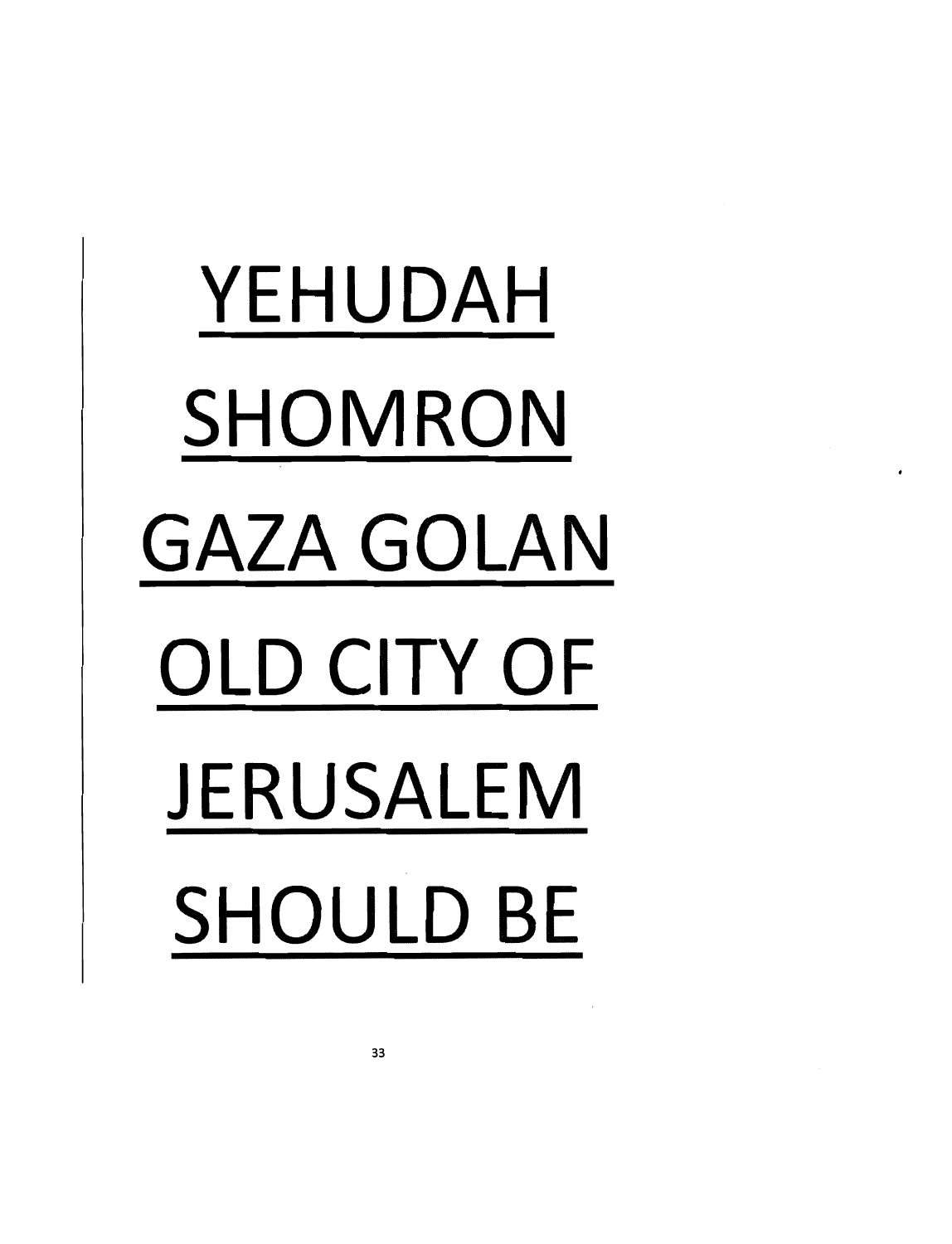

*Formatted:* Font: 48 pt, Complex Script Font: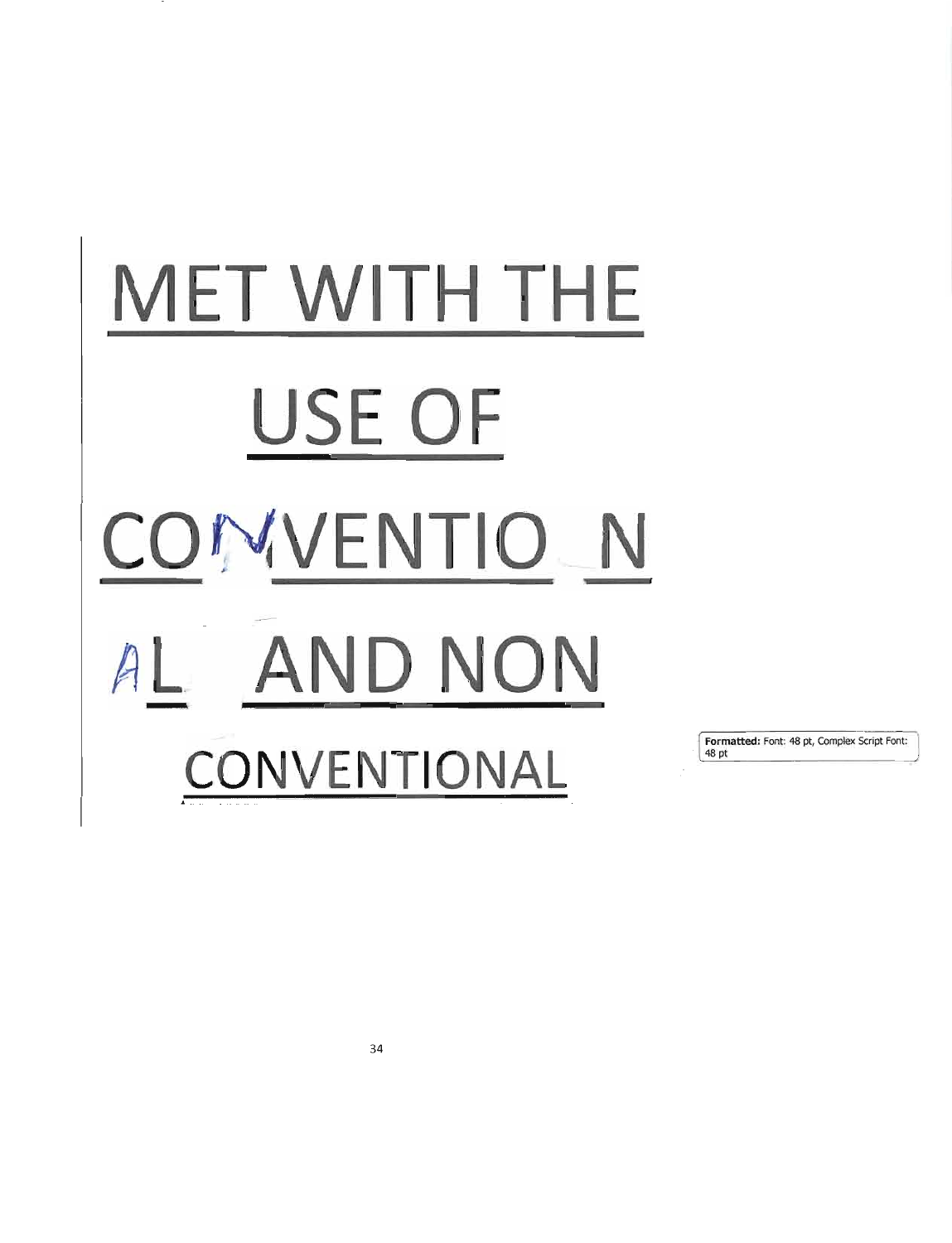*POWER.- ATOMIC CHEMICAL BILOGICAL POWER.*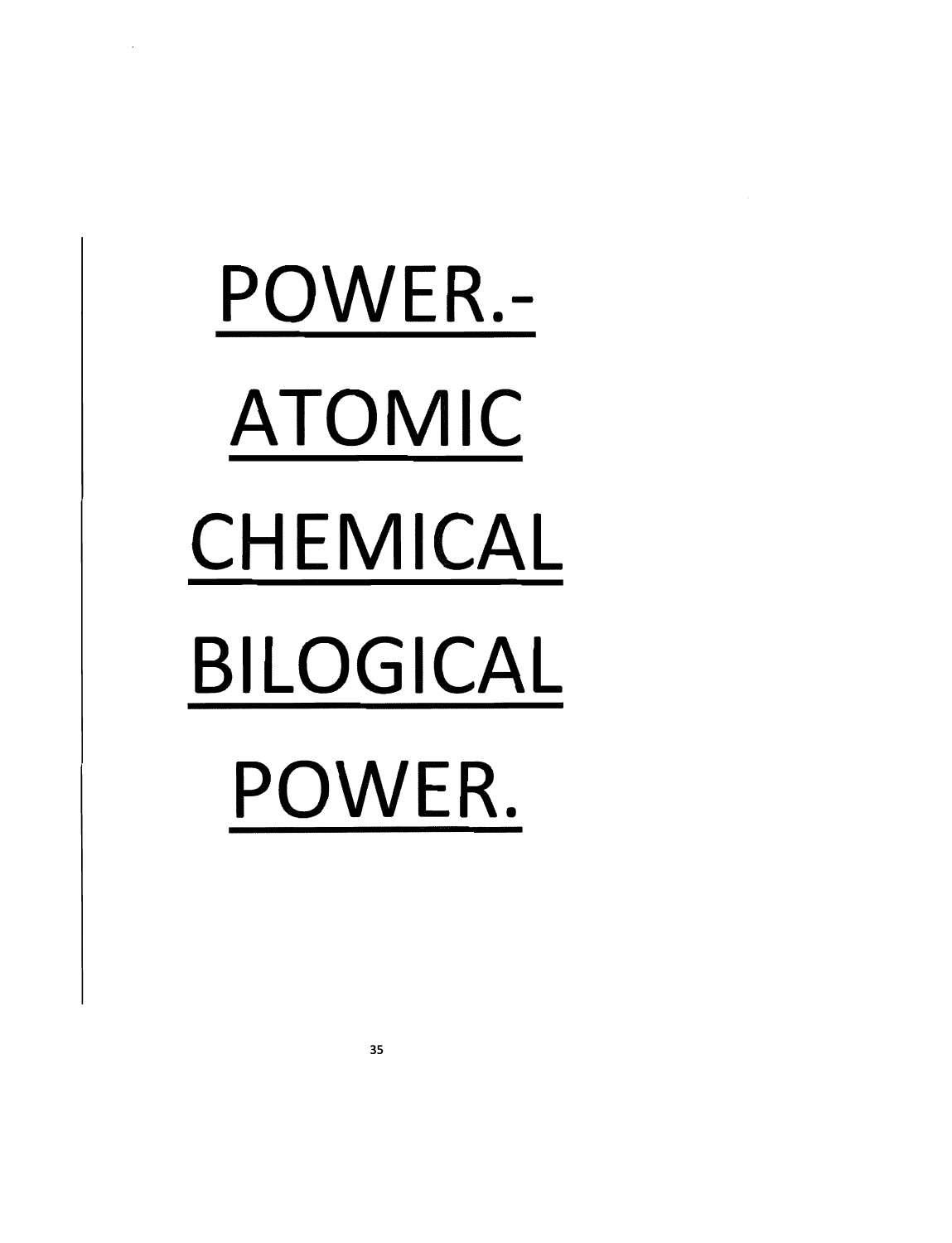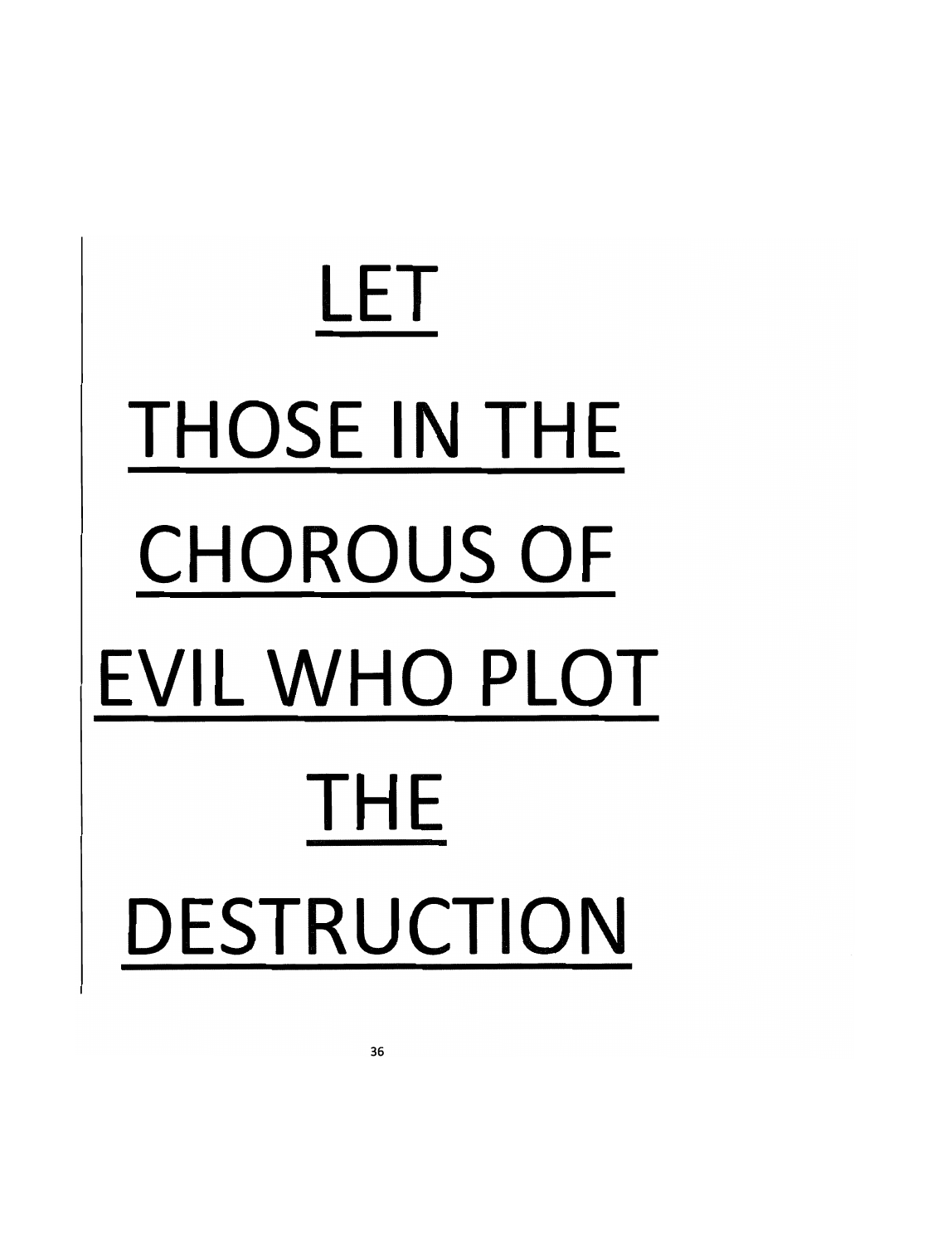# *OF THE JEW BY* **DESTROYING** *THE POWER* **BAEFORTHE** *JEW'S SURVIVAL BY*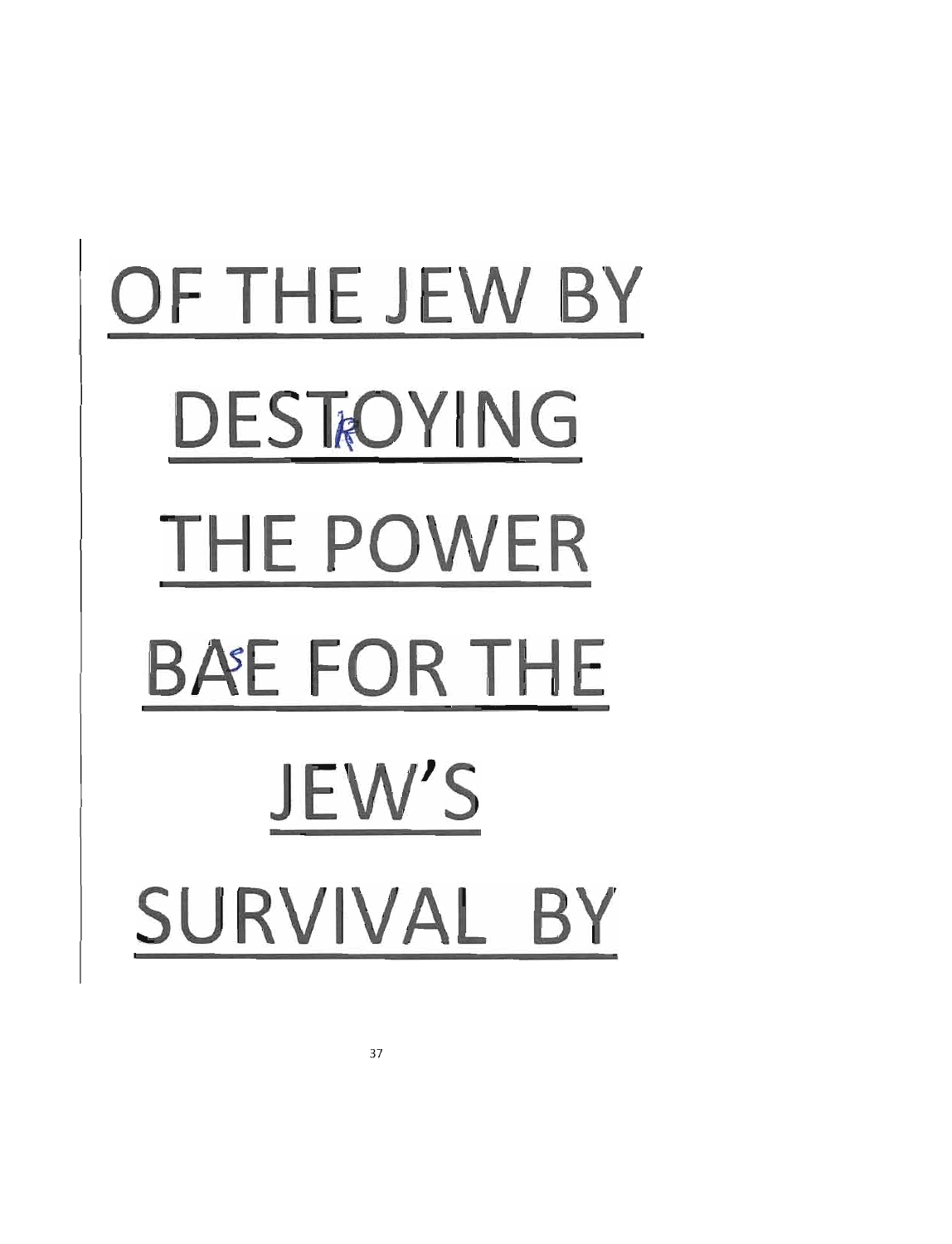# *CHOCKING THE JEW AND RENDERING HIM AGAIN POWERLESS BY DESTROYING*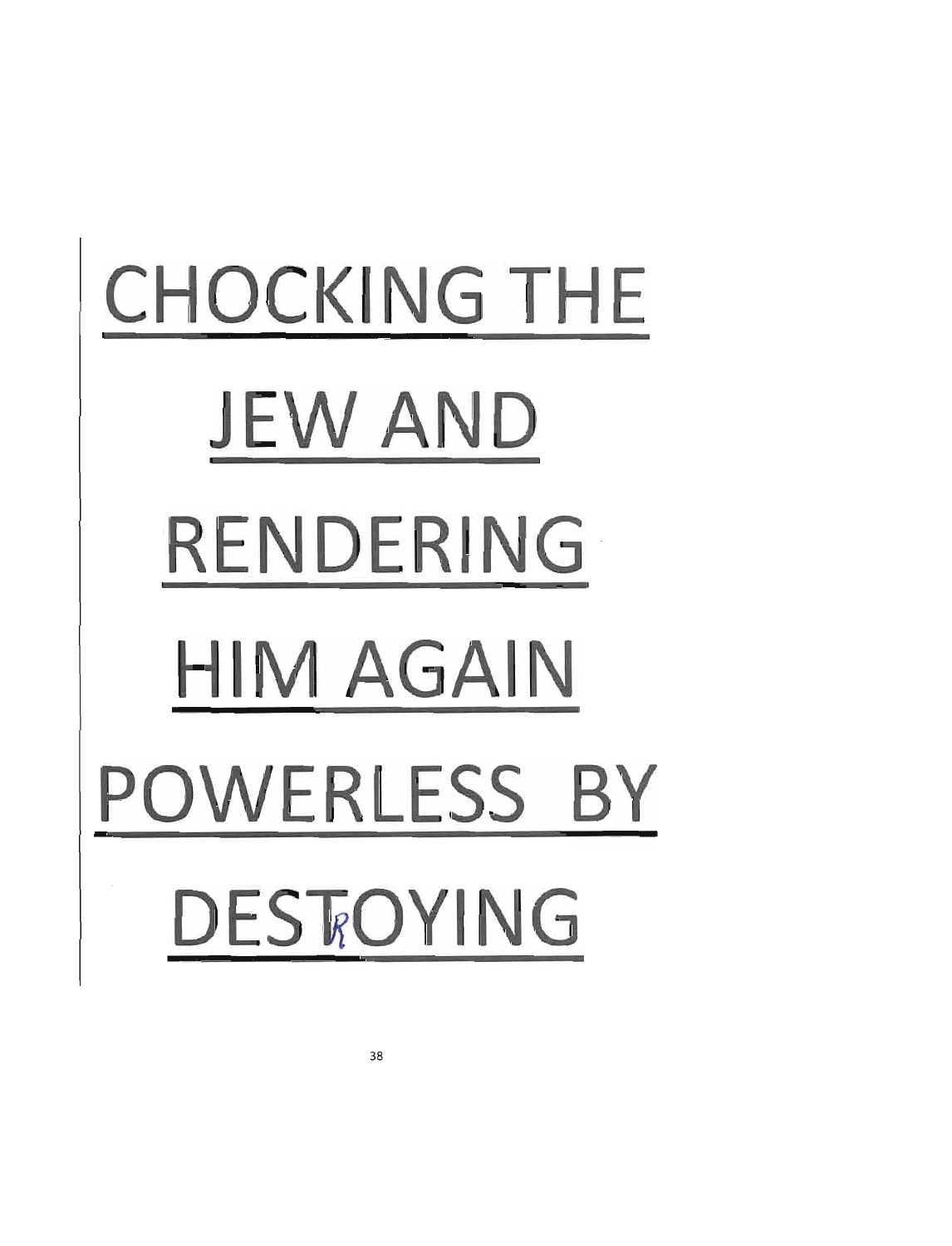# *THE 4000 YEAR HOME OF THE JEW HISTORICAL YEHUDAH SHOMRON*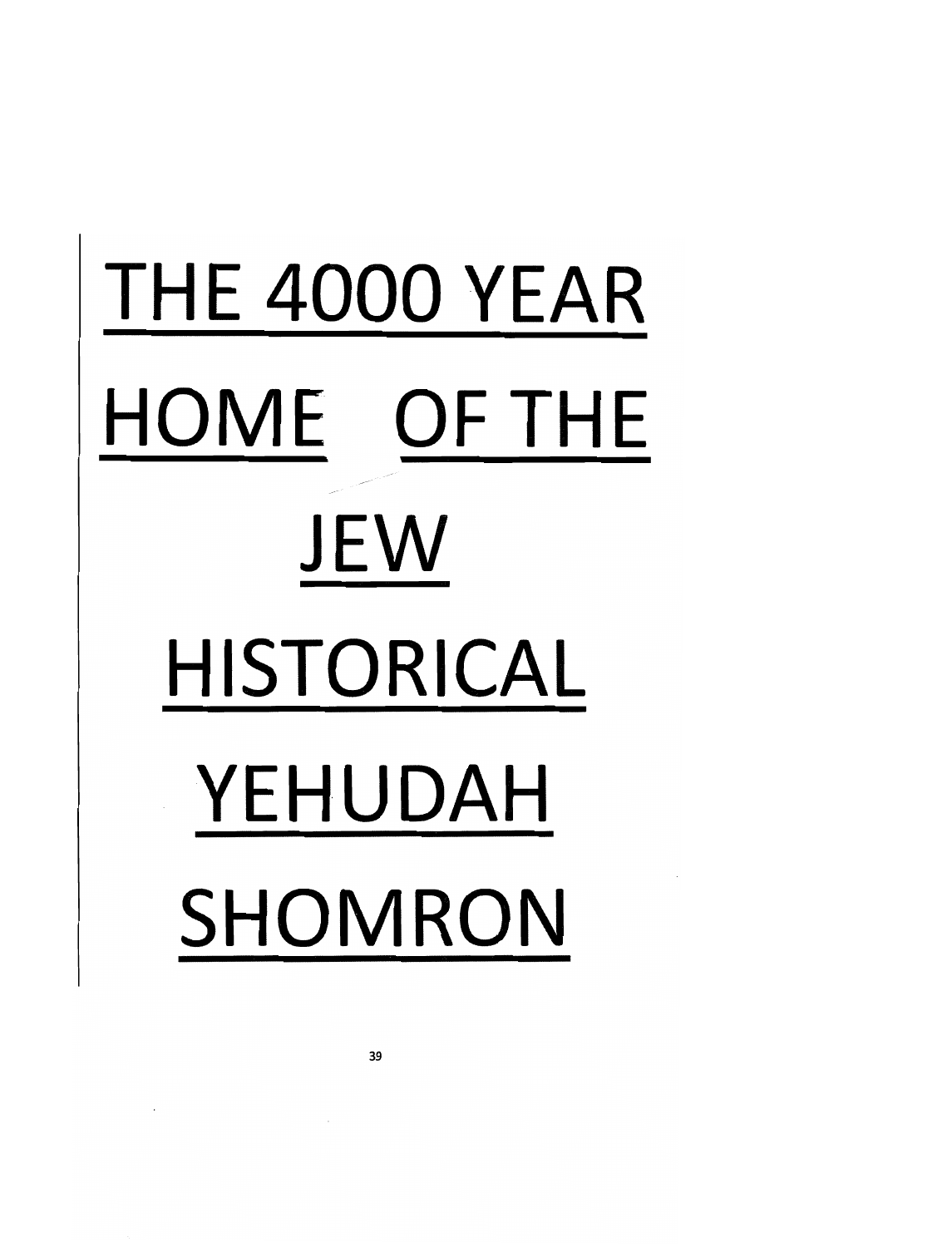# *GAZA GOLAN OLD CITY OF JERUSALEM AND NEW ISRAEL*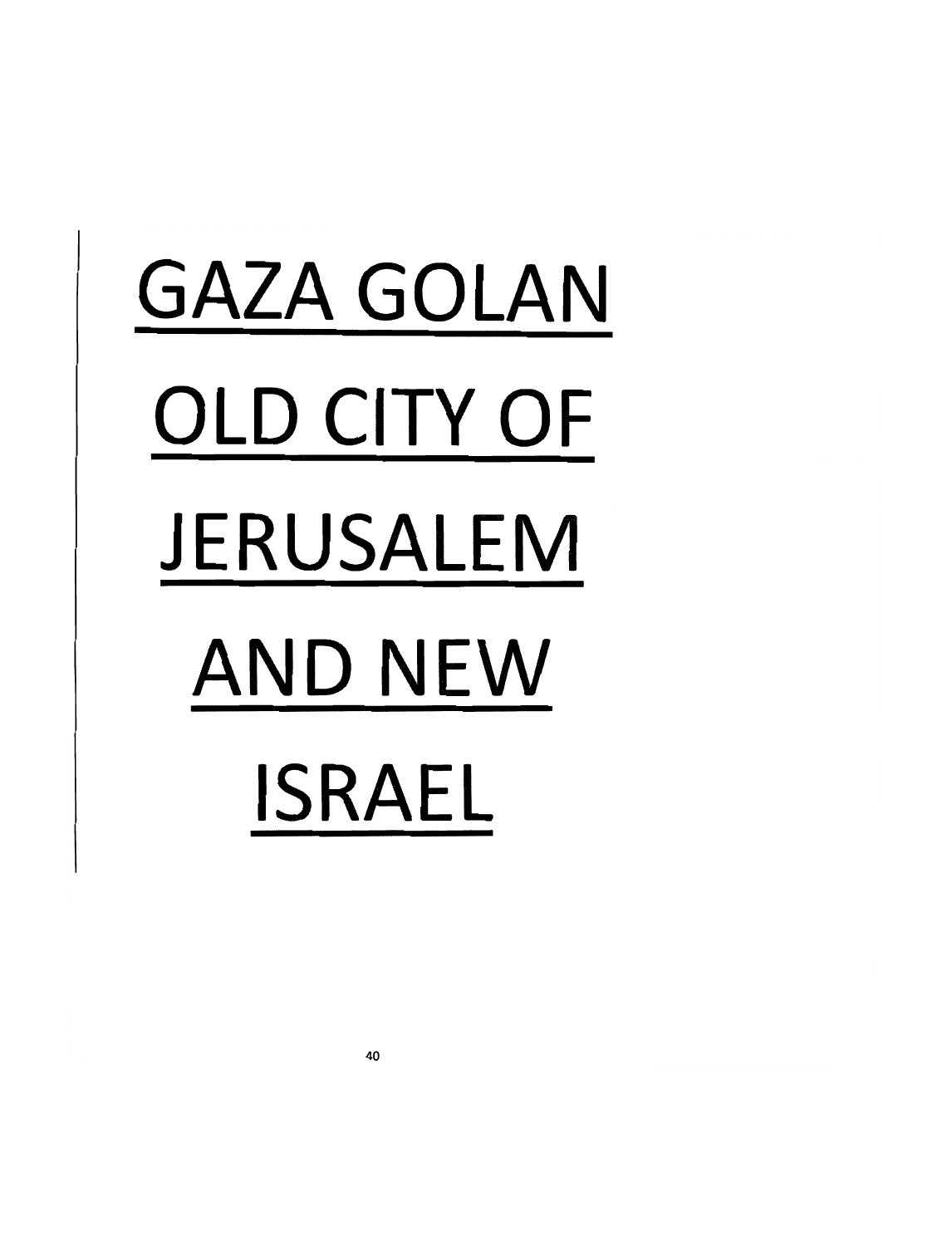# *INTERNALIZE THAT THIS TIME AROUND THE JEW IS NOT POWERLESS.*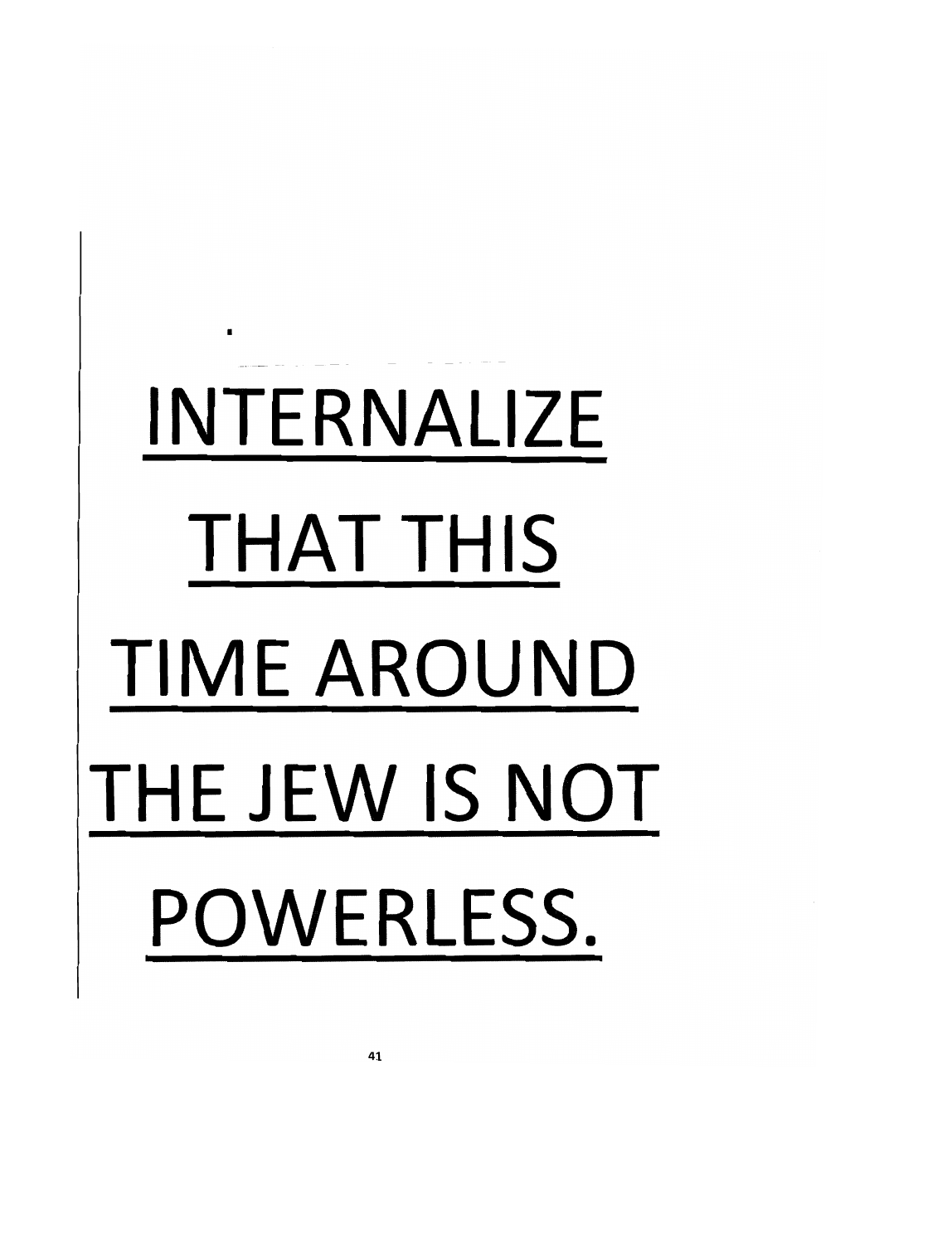# *"ONE WHO ARISES TO KILL YOU PRE-EMPT AND KILL HIM." APPLIES TO ONE*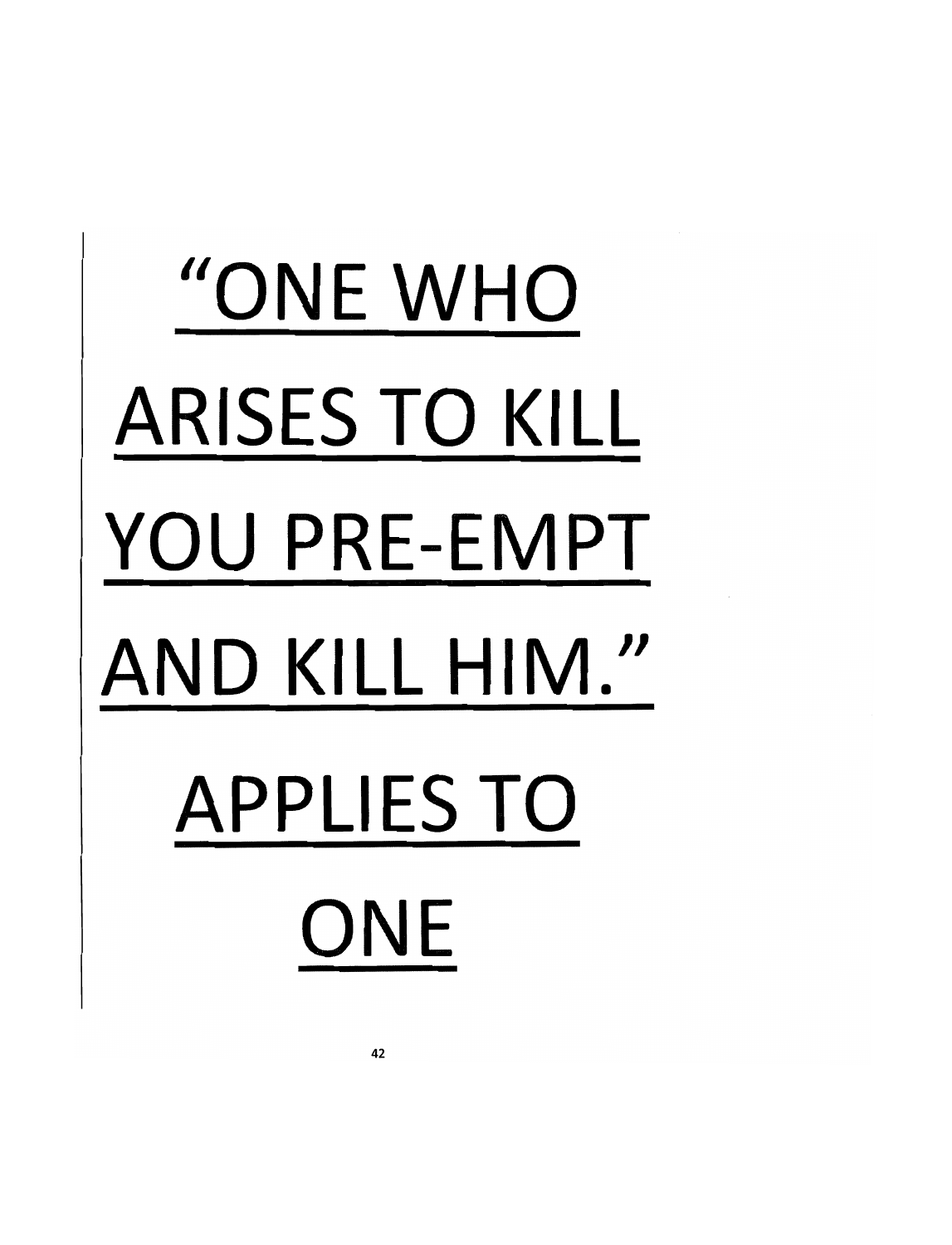

*43*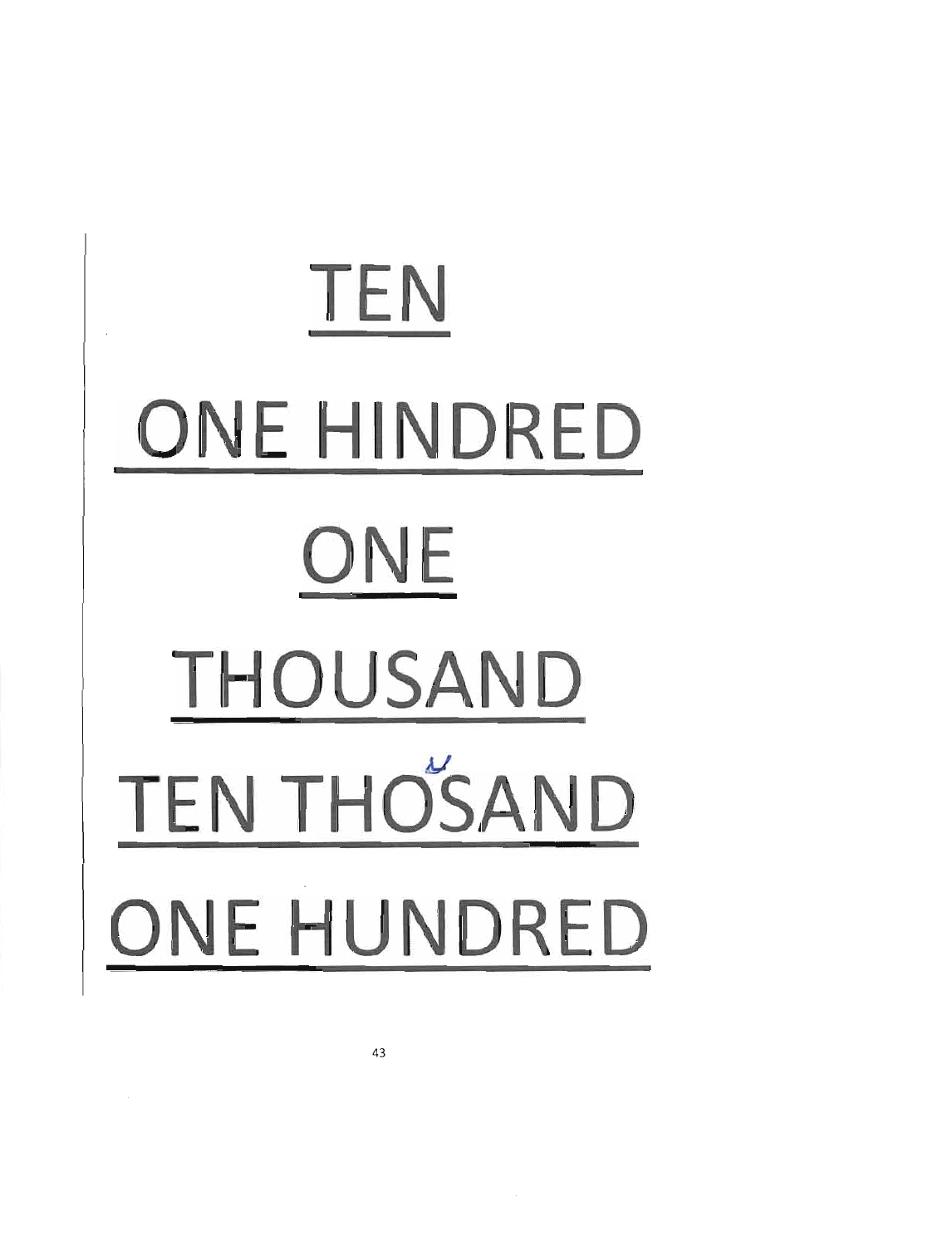# *THOUSAND ONE MILLION TEN MILLION ONE HUNDRED MILLION ONE BILLION*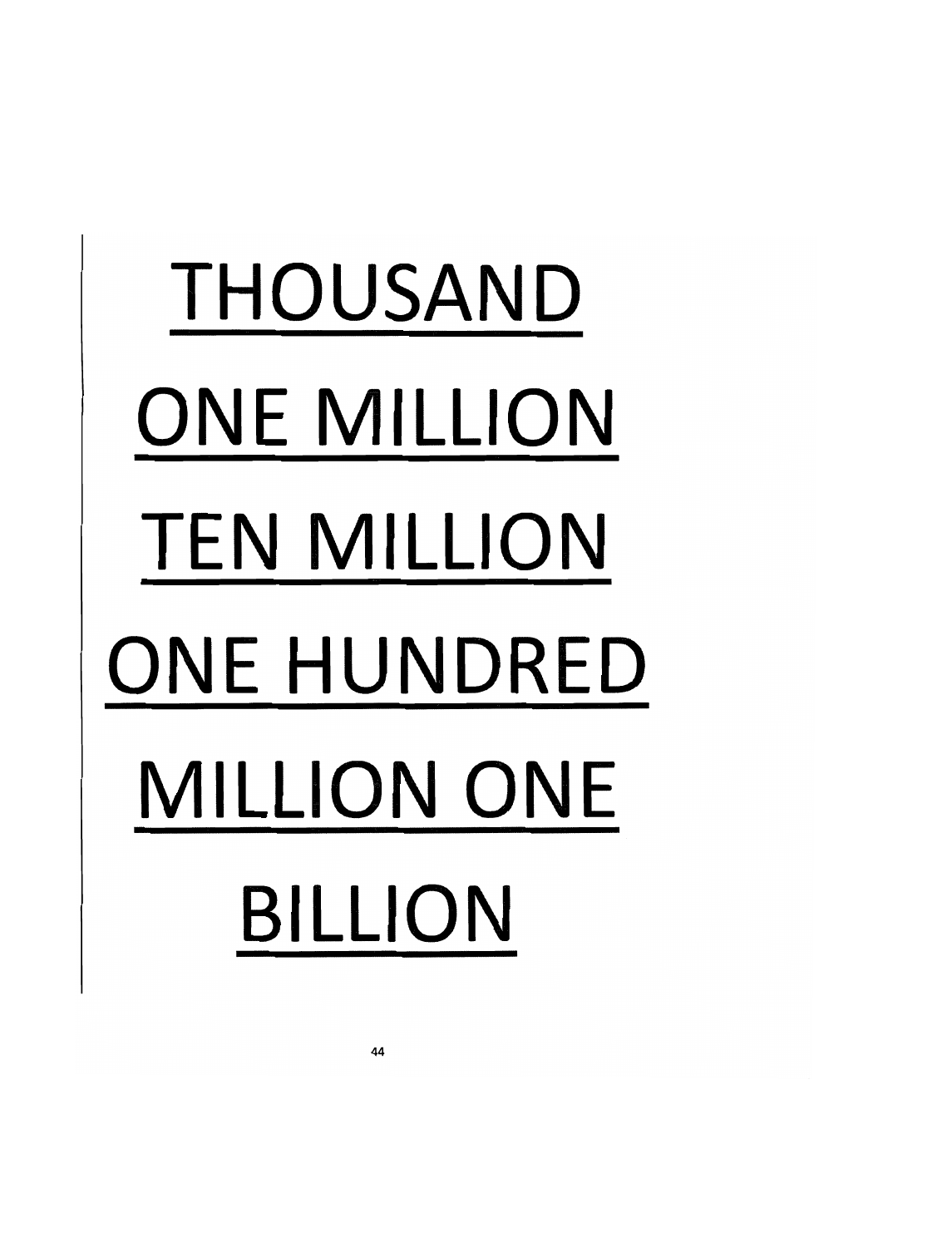# *SEVEN BILLION. lllllllll F THE JEW IS GOING TO DIE THE WHOLE*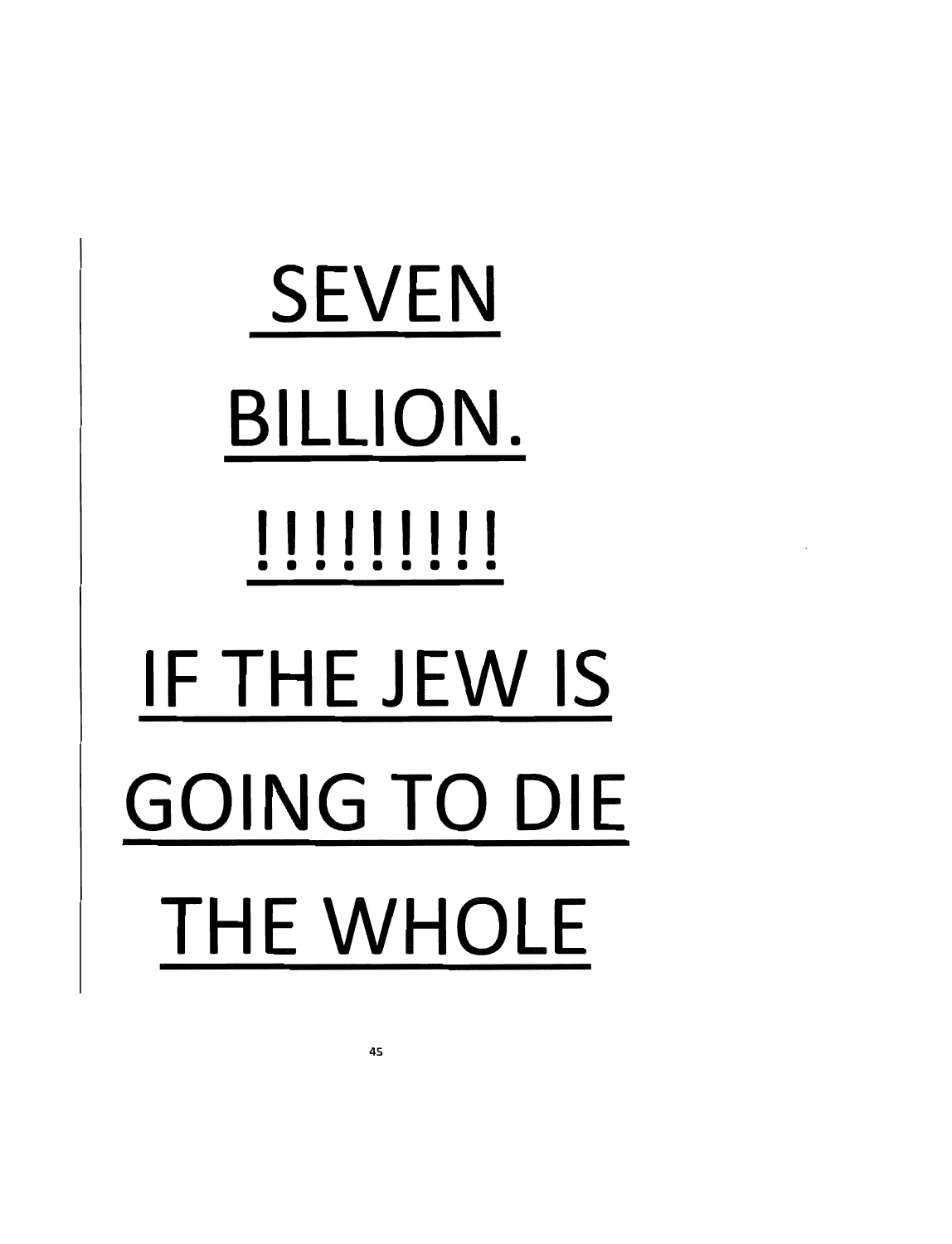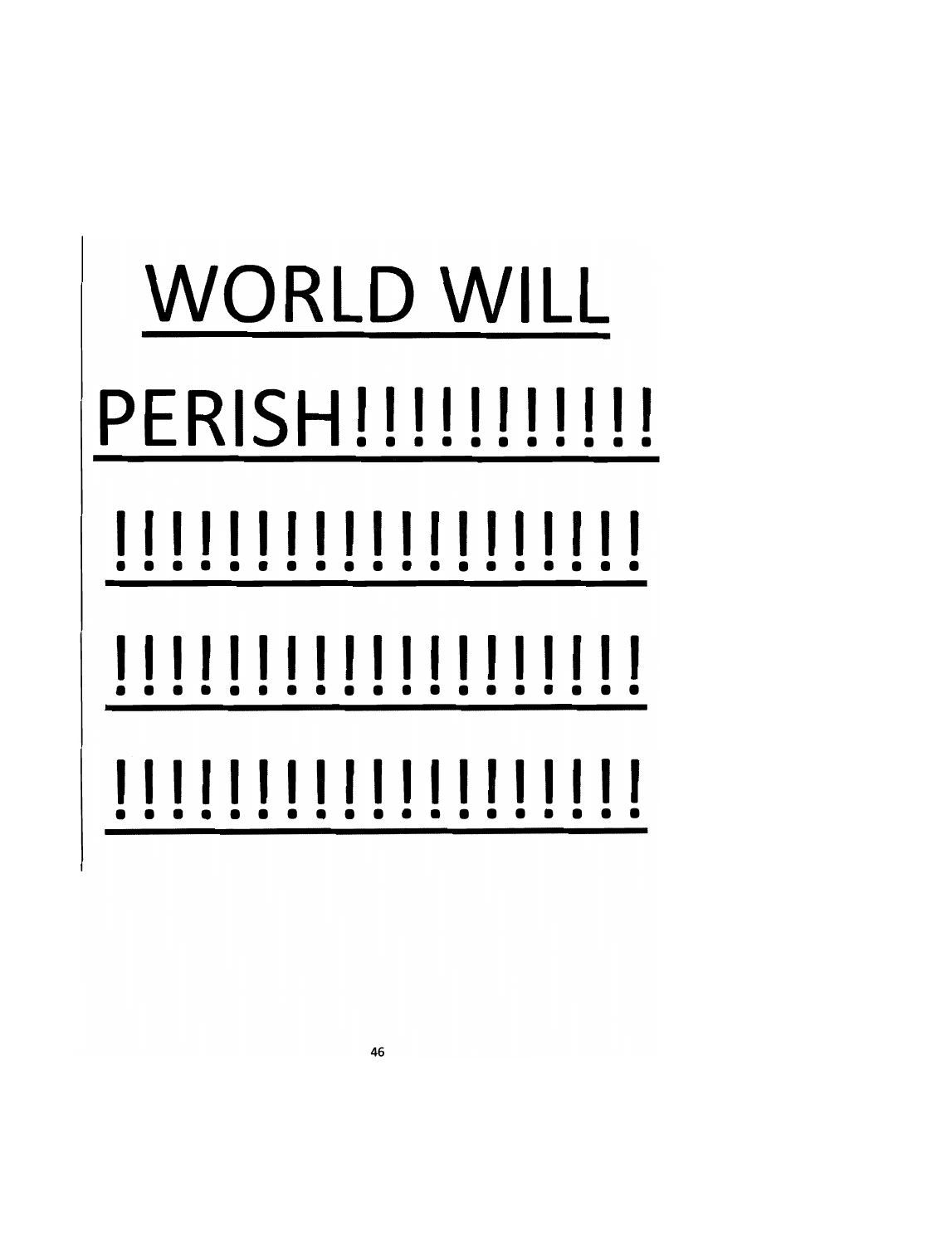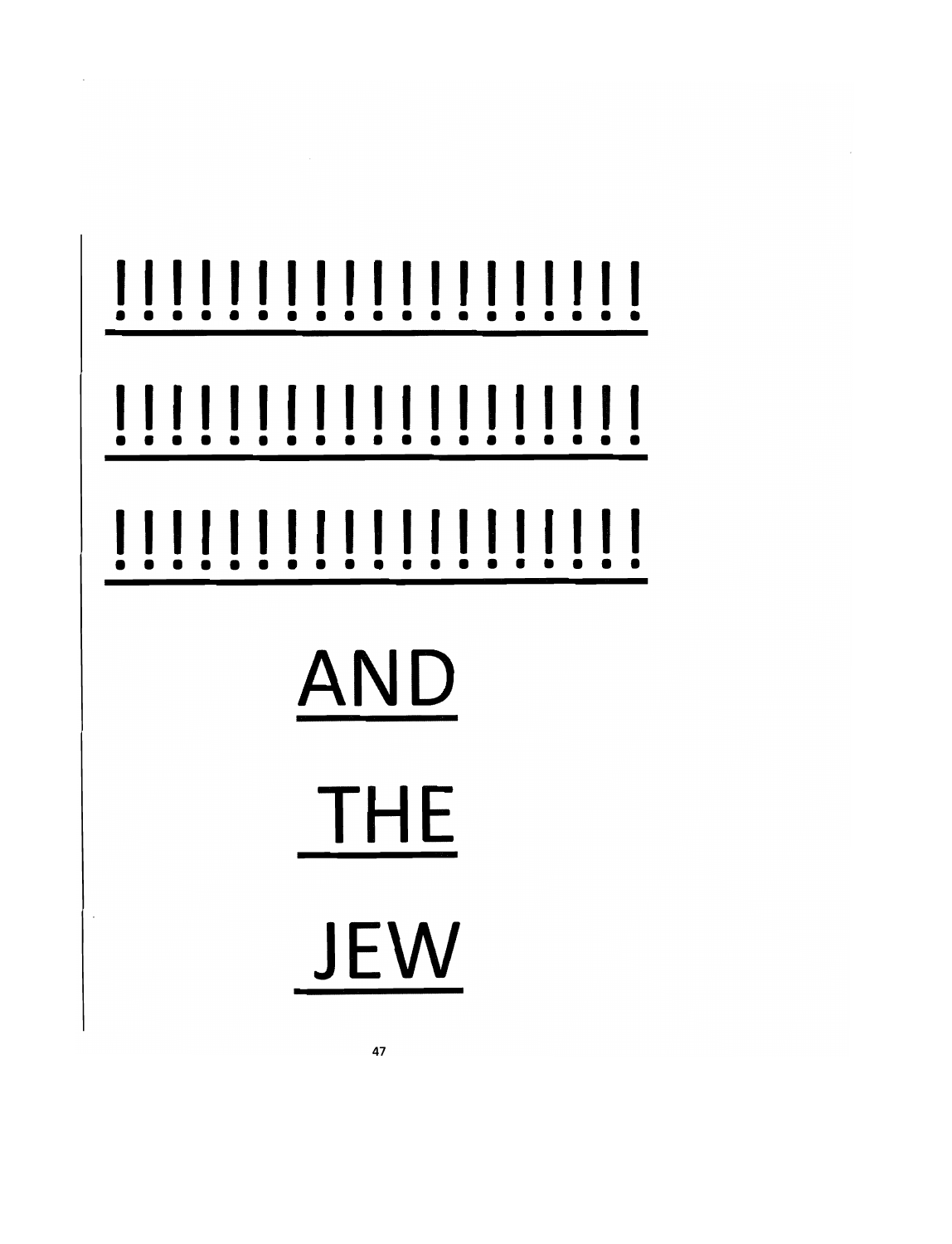# *WILL SURVIVE SUCH IS THE ARBITRARY ELECTIO NOF GOD*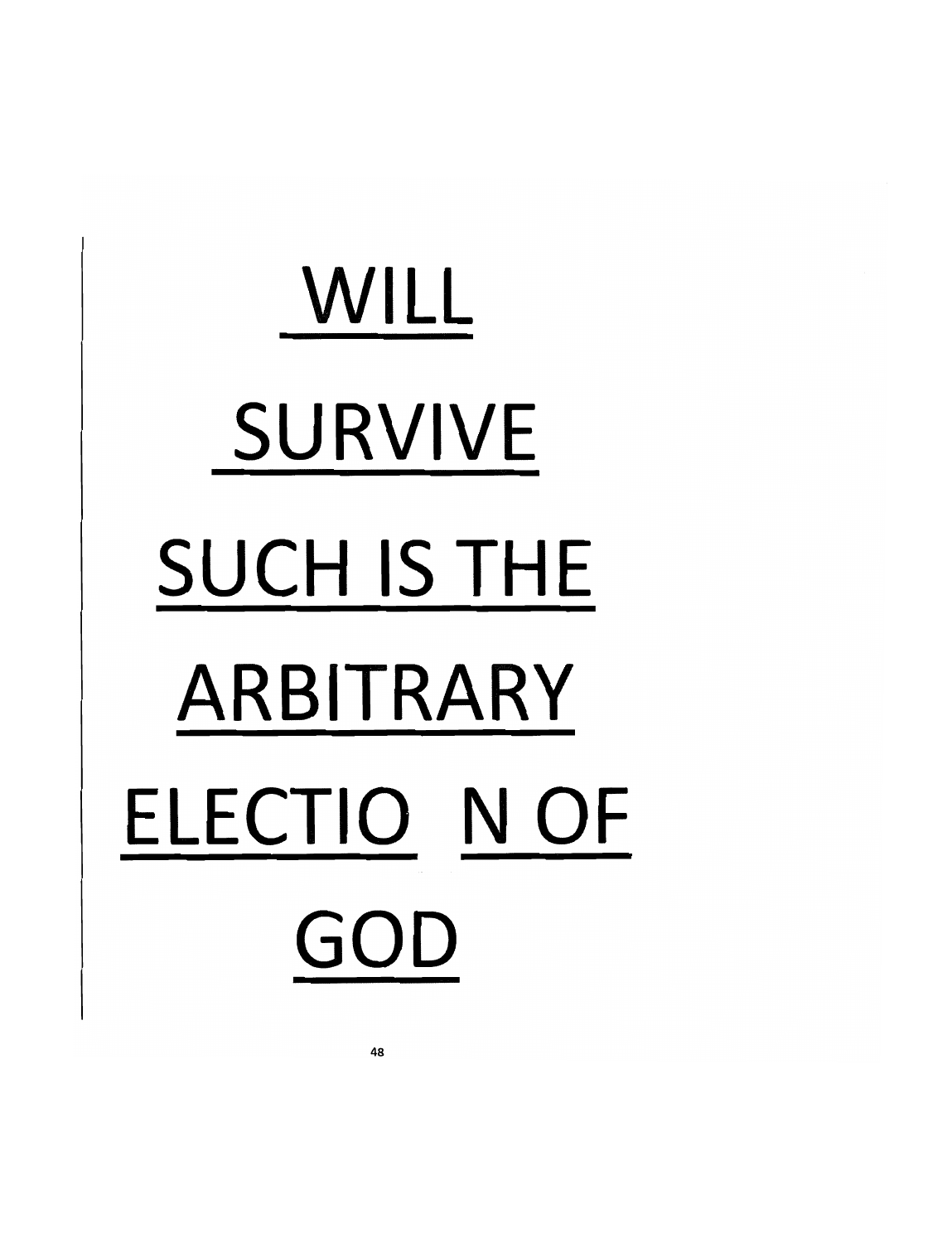# *THE JEW IS CHOSEN SUCH IS THE ELECTION OF GOD: NOT THE*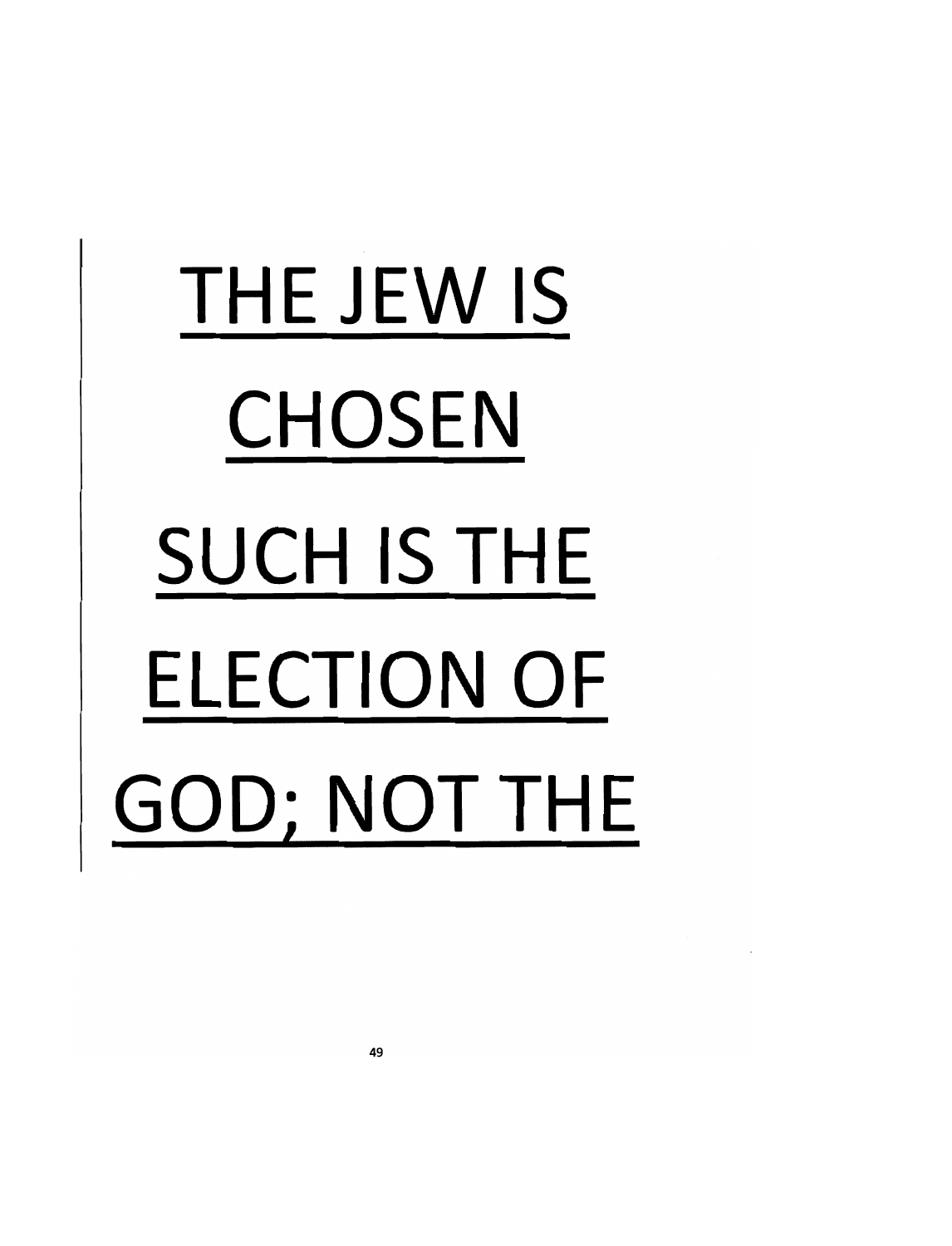# *ELECTION OF THE JEW. WORLD DO NOT* **BE** *STUPID*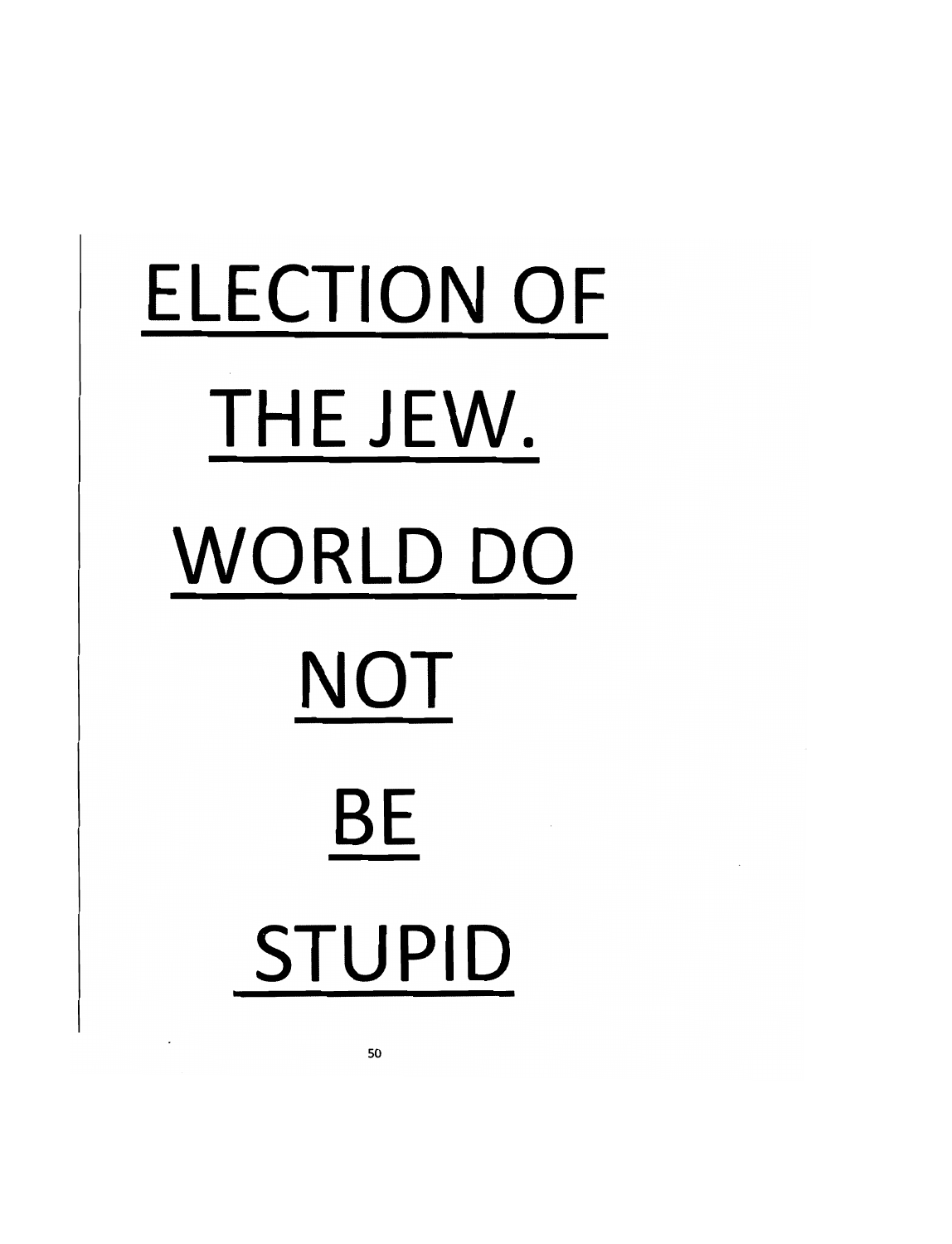*DO NOT MESS WITH THE JEW.*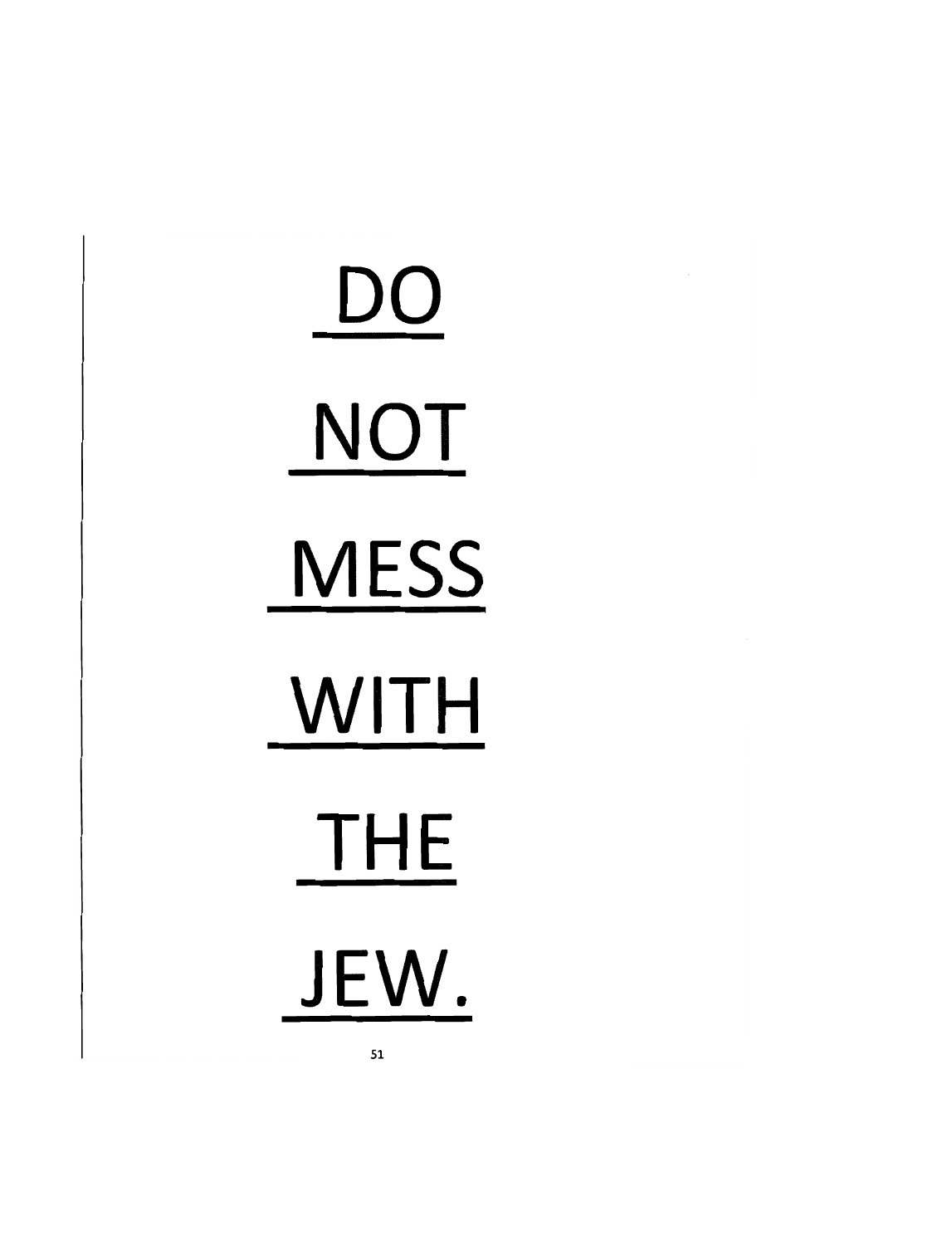# *ALL PEOPLE IN THE ENTIRE WORLD*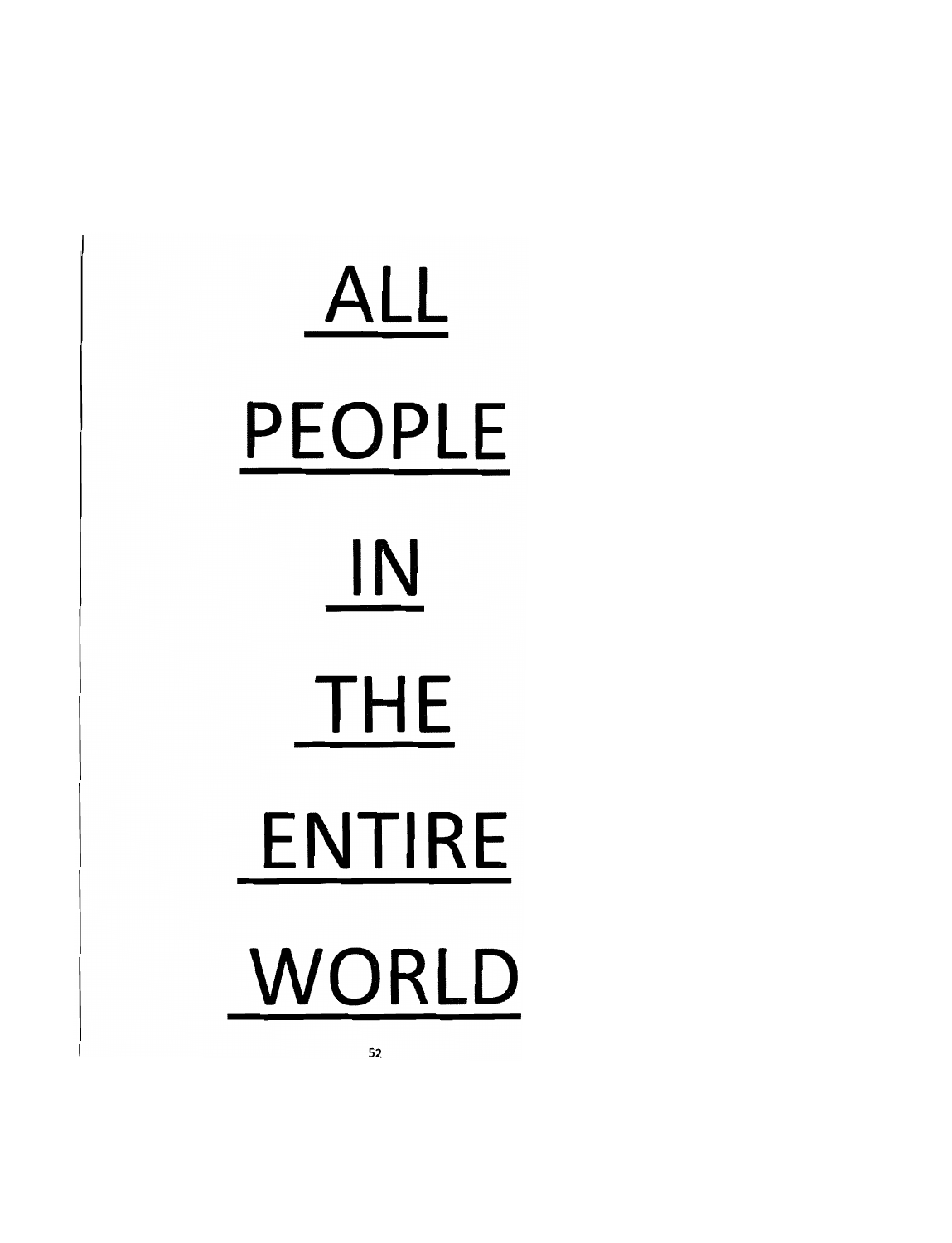# *ARE CHOSEN AND THE ELECT OF*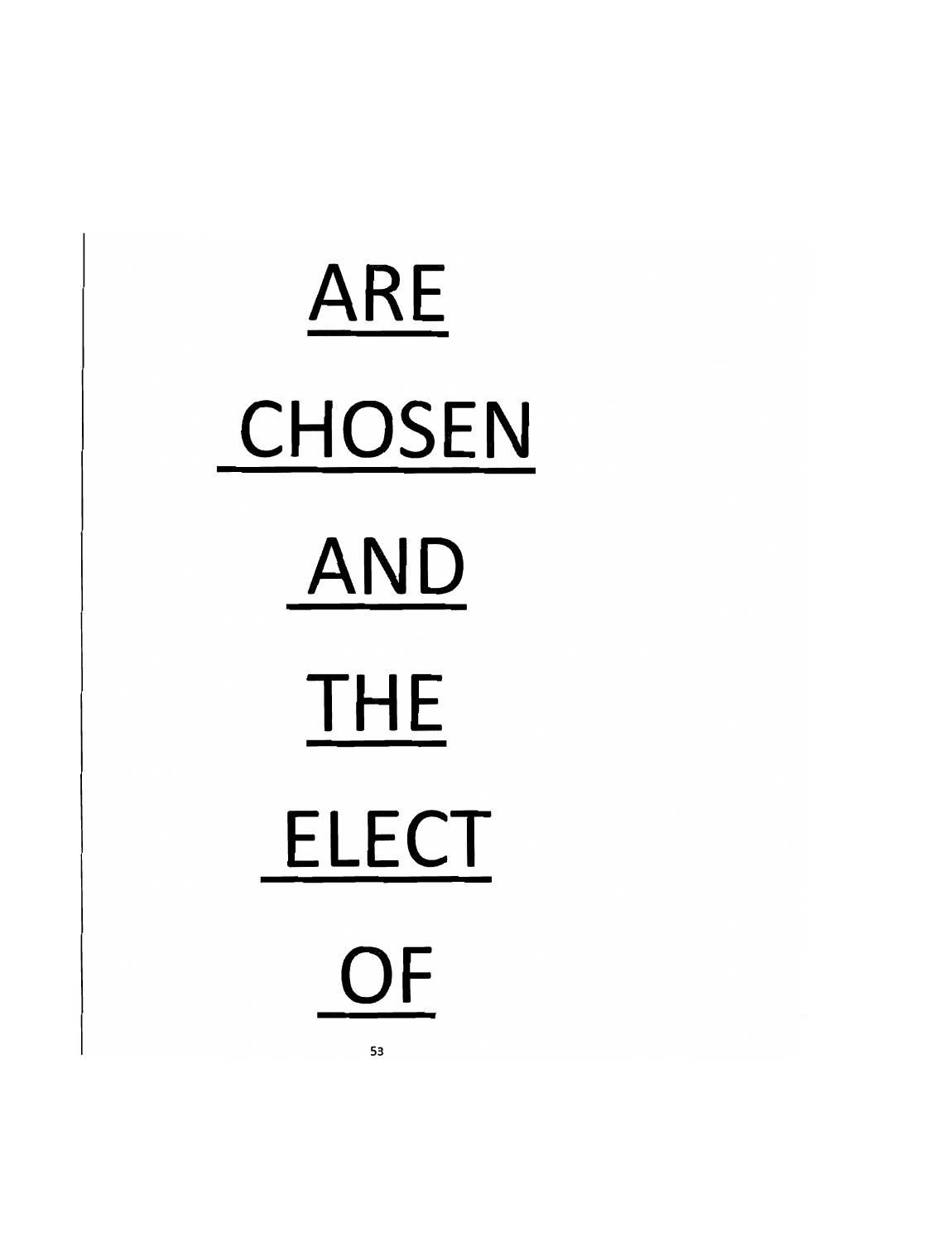*GOD \_IF THEY DO NOT MESS*